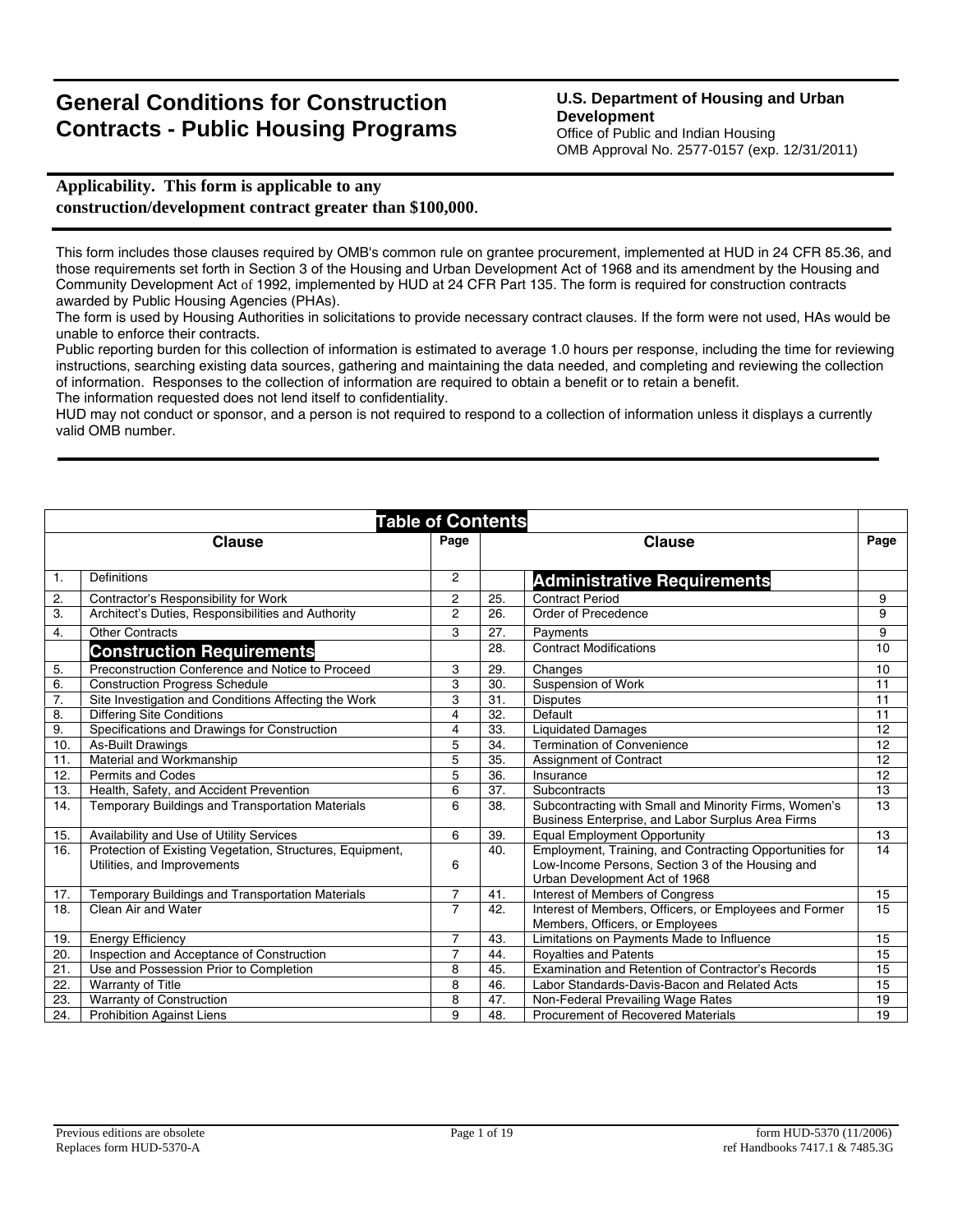## **1. Definitions**

- (a) "Architect" means the person or other entity engaged by the PHA to perform architectural, engineering, design, and other services related to the work as provided for in the contract. When a PHA uses an engineer to act in this capacity, the terms "architect" and "engineer" shall be synonymous. The Architect shall serve as a technical representative of the Contracting Officer. The Architect's authority is as set forth elsewhere in this contract.
- (b) "Contract" means the contract entered into between the PHA and the Contractor. It includes the forms of Bid, the Bid Bond, the Performance and Payment Bond or Bonds or other assurance of completion, the Certifications, Representations, and Other Statements of Bidders (form HUD-5370), these General Conditions of the Contract for Construction (form HUD-5370), the applicable wage rate determinations from the U.S. Department of Labor, any special conditions included elsewhere in the contract, the specifications, and drawings. It includes all formal changes to any of those documents by addendum, change order, or other modification.
- (c) "Contracting Officer" means the person delegated the authority by the PHA to enter into, administer, and/or terminate this contract and designated as such in writing to the Contractor. The term includes any successor Contracting Officer and any duly authorized representative of the Contracting Officer also designated in writing. The Contracting Officer shall be deemed the authorized agent of the PHA in all dealings with the Contractor.
- (d) "Contractor" means the person or other entity entering into the contract with the PHA to perform all of the work required under the contract.
- (e) "Drawings" means the drawings enumerated in the schedule of drawings contained in the Specifications and as described in the contract clause entitled Specifications and Drawings for Construction herein.
- (f) "HUD" means the United States of America acting through the Department of Housing and Urban Development including the Secretary, or any other person designated to act on its behalf. HUD has agreed, subject to the provisions of an Annual Contributions Contract (ACC), to provide financial assistance to the PHA, which includes assistance in financing the work to be performed under this contract. As defined elsewhere in these General Conditions or the contract documents, the determination of HUD may be required to authorize changes in the work or for release of funds to the PHA for payment to the Contractor. Notwithstanding HUD's role, nothing in this contract shall be construed to create any contractual relationship between the Contractor and HUD.
- (g) "Project" means the entire project, whether construction or rehabilitation, the work for which is provided for in whole or in part under this contract.
- (h) "PHA" means the Public Housing Agency organized under applicable state laws which is a party to this contract.
- (j) "Specifications" means the written description of the technical requirements for construction and includes the criteria and tests for determining whether the requirements are met.
- (l) "Work" means materials, workmanship, and manufacture and fabrication of components.

## **2. Contractor's Responsibility for Work**

- (a) The Contractor shall furnish all necessary labor, materials, tools, equipment, and transportation necessary for performance of the work. The Contractor shall also furnish all necessary water, heat, light, and power not made available to the Contractor by the PHA pursuant to the clause entitled Availability and Use of Utility Services herein.
- (b) The Contractor shall perform on the site, and with its own organization, work equivalent to at least [ ] (12 percent unless otherwise indicated) of the total amount of work to be performed under the order. This percentage may be reduced by a supplemental agreement to this order if, during performing the work, the Contractor requests a reduction and the Contracting Officer determines that the reduction would be to the advantage of the PHA.
- (c) At all times during performance of this contract and until the work is completed and accepted, the Contractor shall directly superintend the work or assign and have on the work site a competent superintendent who is satisfactory to the Contracting Officer and has authority to act for the Contractor.
- (d) The Contractor shall be responsible for all damages to persons or property that occur as a result of the Contractor's fault or negligence, and shall take proper safety and health precautions to protect the work, the workers, the public, and the property of others. The Contractor shall hold and save the PHA, its officers and agents, free and harmless from liability of any nature occasioned by the Contractor's performance. The Contractor shall also be responsible for all materials delivered and work performed until completion and acceptance of the entire work, except for any completed unit of work which may have been accepted under the contract.
- (e) The Contractor shall lay out the work from base lines and bench marks indicated on the drawings and be responsible for all lines, levels, and measurements of all work executed under the contract. The Contractor shall verify the figures before laying out the work and will be held responsible for any error resulting from its failure to do so.
- (f) The Contractor shall confine all operations (including storage of materials) on PHA premises to areas authorized or approved by the Contracting Officer.
- (g) The Contractor shall at all times keep the work area, including storage areas, free from accumulations of waste materials. After completing the work and before final inspection, the Contractor shall (1) remove from the premises all scaffolding, equipment, tools, and materials (including rejected materials) that are not the property of the PHA and all rubbish caused by its work; (2) leave the work area in a clean, neat, and orderly condition satisfactory to the Contracting Officer; (3) perform all specified tests; and, (4) deliver the installation in complete and operating condition.
- (h) The Contractor's responsibility will terminate when all work has been completed, the final inspection made, and the work accepted by the Contracting Officer. The Contractor will then be released from further obligation except as required by the warranties specified elsewhere in the contract.

## **3. Architect's Duties, Responsibilities, and Authority**

(a) The Architect for this contract, and any successor, shall be designated in writing by the Contracting Officer.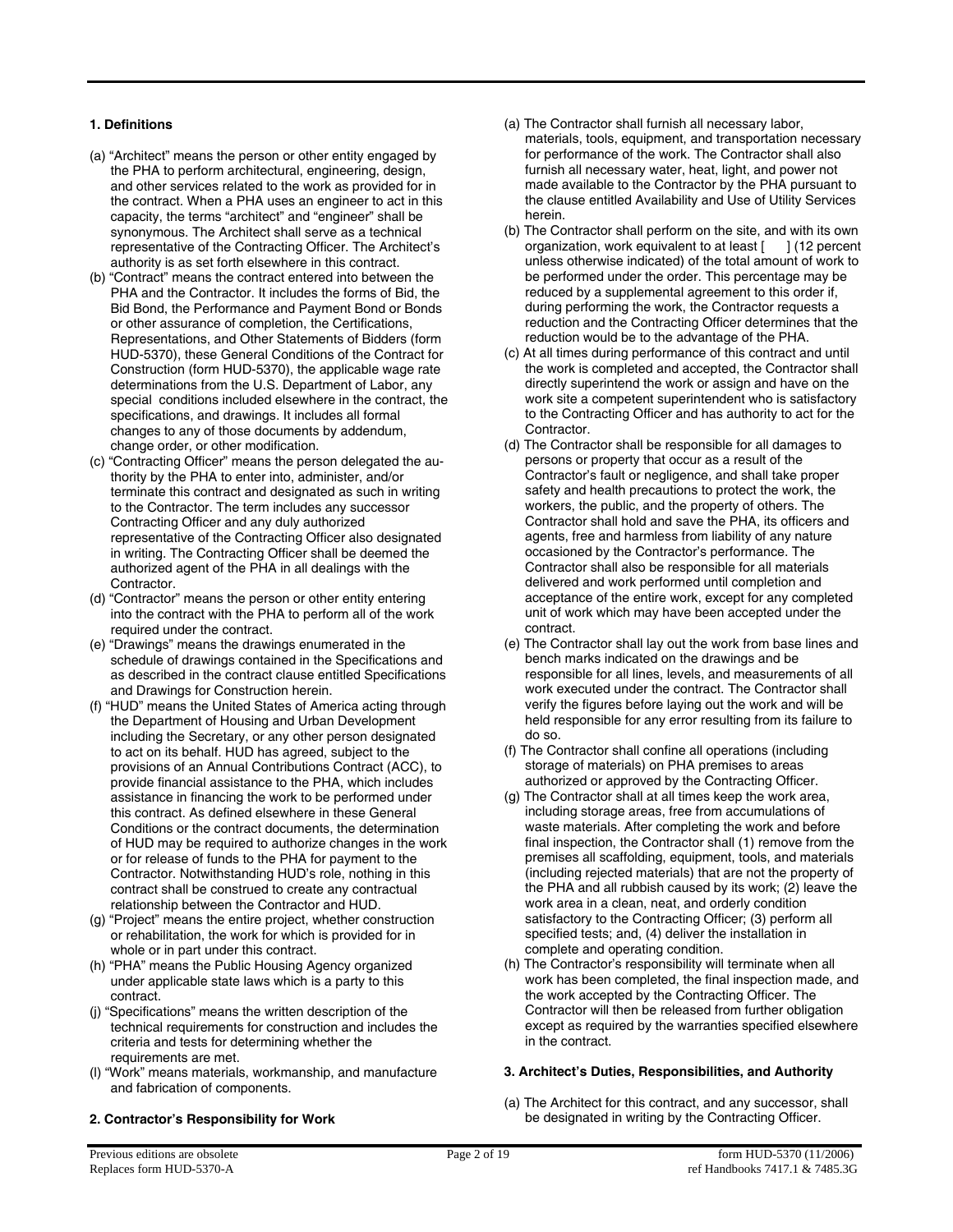- (b) The Architect shall serve as the Contracting Officer's technical representative with respect to architectural, engineering, and design matters related to the work performed under the contract. The Architect may provide direction on contract performance. Such direction shall be within the scope of the contract and may not be of a nature which: (1) institutes additional work outside the scope of the contract; (2) constitutes a change as defined in the Changes clause herein; (3) causes an increase or decrease in the cost of the contract; (4) alters the Construction Progress Schedule; or (5) changes any of the other express terms or conditions of the contract.
- (c) The Architect's duties and responsibilities may include but shall not be limited to:
	- (1) Making periodic visits to the work site, and on the basis of his/her on-site inspections, issuing written reports to the PHA which shall include all observed deficiencies. The Architect shall file a copy of the report with the Contractor's designated representative at the site;
	- (2) Making modifications in drawings and technical specifications and assisting the Contracting Officer in the preparation of change orders and other contract modifications for issuance by the Contracting Officer;
	- (3) Reviewing and making recommendations with respect to - (i) the Contractor's construction progress schedules; (ii) the Contractor's shop and detailed drawings; (iii) the machinery, mechanical and other equipment and materials or other articles proposed for use by the Contractor; and, (iv) the Contractor's price breakdown and progress payment estimates; and,
	- (4) Assisting in inspections, signing Certificates of Completion, and making recommendations with respect to acceptance of work completed under the contract.

## **4. Other Contracts**

The PHA may undertake or award other contracts for additional work at or near the site of the work under this contract. The Contractor shall fully cooperate with the other contractors and with PHA employees and shall carefully adapt scheduling and performing the work under this contract to accommodate the additional work, heeding any direction that may be provided by the Contracting Officer. The Contractor shall not commit or permit any act that will interfere with the performance of work by any other contractor or by PHA employees

## **Construction Requirements**

# **5. Pre-construction Conference and Notice to Proceed**

- (a) Within ten calendar days of contract execution, and prior to the commencement of work, the Contractor shall attend a preconstruction conference with representatives of the PHA, its Architect, and other interested parties convened by the PHA. The conference will serve to acquaint the participants with the general plan of the construction operation and all other requirements of the contract. The PHA will provide the Contractor with the date, time, and place of the conference.
- (b) The contractor shall begin work upon receipt of a written Notice to Proceed from the Contracting Officer or designee. The Contractor shall not begin work prior to receiving such notice.

## **6. Construction Progress Schedule**

- (a) The Contractor shall, within five days after the work commences on the contract or another period of time determined by the Contracting Officer, prepare and submit to the Contracting Officer for approval three copies of a practicable schedule showing the order in which the Contractor proposes to perform the work, and the dates on which the Contractor contemplates starting and completing the several salient features of the work (including acquiring labor, materials, and equipment). The schedule shall be in the form of a progress chart of suitable scale to indicate appropriately the percentage of work scheduled for completion by any given date during the period. If the Contractor fails to submit a schedule within the time prescribed, the Contracting Officer may withhold approval of progress payments or take other remedies under the contract until the Contractor submits the required schedule.
- (b) The Contractor shall enter the actual progress on the chart as required by the Contracting Officer, and immediately deliver three copies of the annotated schedule to the Contracting Officer. If the Contracting Officer determines, upon the basis of inspection conducted pursuant to the clause entitled Inspection and Acceptance of Construction, herein that the Contractor is not meeting the approved schedule, the Contractor shall take steps necessary to improve its progress, including those that may be required by the Contracting Officer, without additional cost to the PHA. In this circumstance, the Contracting Officer may require the Contractor to increase the number of shifts, overtime operations, days of work, and/or the amount of construction plant, and to submit for approval any supplementary schedule or schedules in chart form as the Contracting Officer deems necessary to demonstrate how the approved rate of progress will be regained.
- (c) Failure of the Contractor to comply with the requirements of the Contracting Officer under this clause shall be grounds for a determination by the Contracting Officer that the Contractor is not prosecuting the work with sufficient diligence to ensure completion within the time specified in the Contract. Upon making this determination, the Contracting Officer may terminate the Contractor's right to proceed with the work, or any separable part of it, in accordance with the Default clause of this contract.

## **7. Site Investigation and Conditions Affecting the Work**

(a) The Contractor acknowledges that it has taken steps reasonably necessary to ascertain the nature and location of the work, and that it has investigated and satisfied itself as to the general and local conditions which can affect the work or its cost, including but not limited to, (1) conditions bearing upon transportation, disposal, handling, and storage of materials; (2) the availability of labor, water, electric power, and roads;(3) uncertainties of weather, river stages, tides, or similar physical conditions at the site; (4) the conformation and conditions of the ground; and (5) the character of equipment and facilities needed preliminary to and during work performance. The Contractor also acknowledges that it has satisfied itself as to the character, quality, and quantity of surface and subsurface materials or obstacles to be encountered insofar as this information is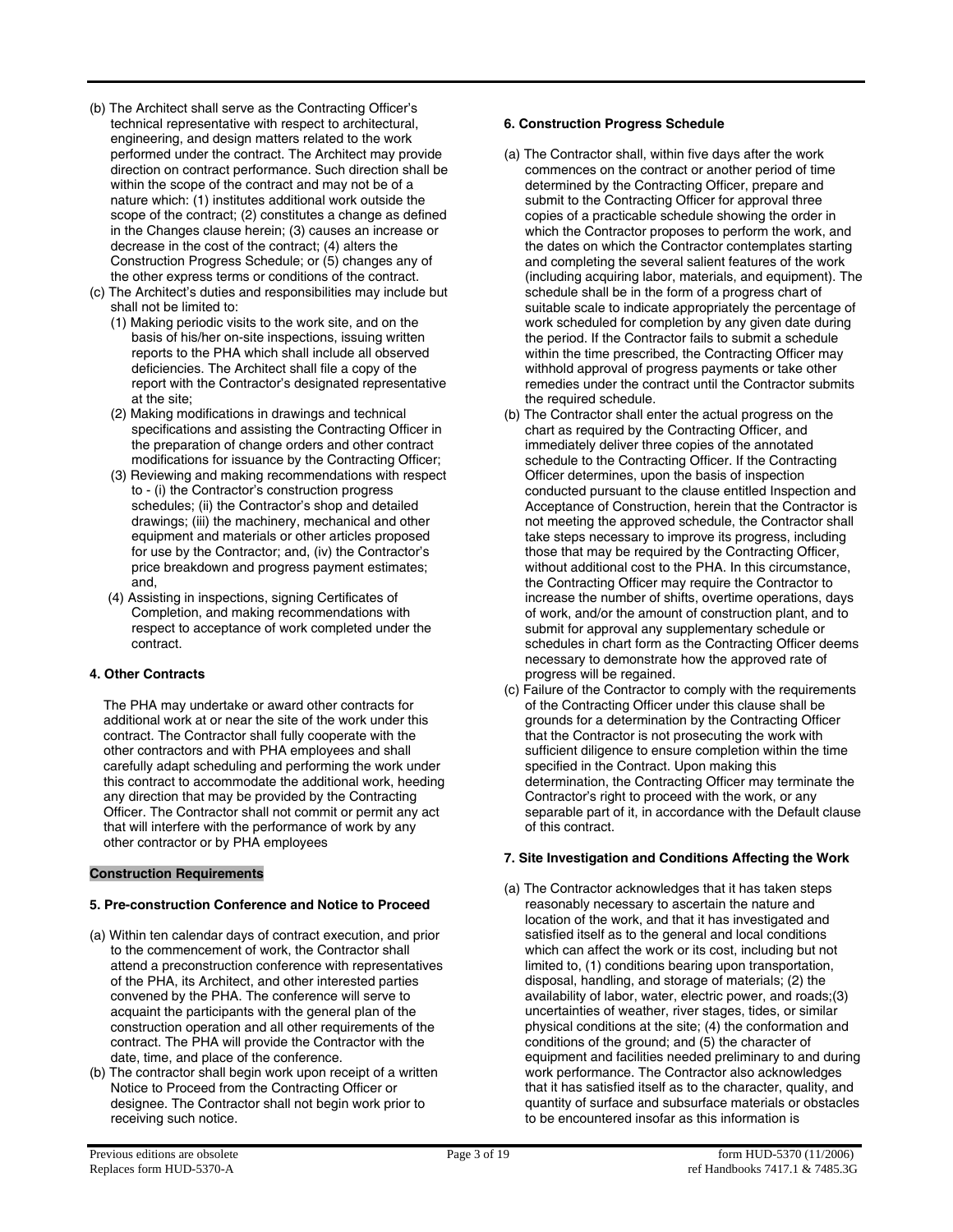reasonably ascertainable from an inspection of the site, including all exploratory work done by the PHA, as well as from the drawings and specifications made a part of this contract. Any failure of the Contractor to take the actions described and acknowledged in this paragraph will not relieve the Contractor from responsibility for estimating properly the difficulty and cost of successfully performing the work, or for proceeding to successfully perform the work without additional expense to the PHA.

(b) The PHA assumes no responsibility for any conclusions or interpretations made by the Contractor based on the information made available by the PHA. Nor does the PHA assume responsibility for any understanding reached or representation made concerning conditions which can affect the work by any of its officers or agents before the execution of this contract, unless that understanding or representation is expressly stated in this contract.

## **8. Differing Site Conditions**

- (a) The Contractor shall promptly, and before the conditions are disturbed, give a written notice to the Contracting Officer of (1) subsurface or latent physical conditions at the site which differ materially from those indicated in this contract, or (2) unknown physical conditions at the site(s), of an unusual nature, which differ materially from those ordinarily encountered and generally recognized as inhering in work of the character provided for in the contract.
- (b) The Contracting Officer shall investigate the site conditions promptly after receiving the notice. Work shall not proceed at the affected site, except at the Contractor's risk, until the Contracting Officer has provided written instructions to the Contractor. If the conditions do materially so differ and cause an increase or decrease in the Contractor's cost of, or the time required for, performing any part of the work under this contract, whether or not changed as a result of the conditions, the Contractor shall file a claim in writing to the PHA within ten days after receipt of such instructions and, in any event, before proceeding with the work. An equitable adjustment in the contract price, the delivery schedule, or both shall be made under this clause and the contract modified in writing accordingly.
- (c) No request by the Contractor for an equitable adjustment to the contract under this clause shall be allowed, unless the Contractor has given the written notice required; provided, that the time prescribed in (a) above for giving written notice may be extended by the Contracting Officer.
- (d) No request by the Contractor for an equitable adjustment to the contract for differing site conditions shall be allowed if made after final payment under this contract.

## **9. Specifications and Drawings for Construction**

(a) The Contractor shall keep on the work site a copy of the drawings and specifications and shall at all times give the Contracting Officer access thereto. Anything mentioned in the specifications and not shown on the drawings, or shown on the drawings and not mentioned in the specifications, shall be of like effect as if shown or mentioned in both. In case of difference between drawings and specifications, the specifications shall govern. In case of discrepancy in the figures, in the drawings, or in the specifications, the matter shall be

promptly submitted to the Contracting Officer, who shall promptly make a determination in writing. Any adjustment by the Contractor without such a determination shall be at its own risk and expense. The Contracting Officer shall furnish from time to time such detailed drawings and other information as considered necessary, unless otherwise provided.

- (b) Wherever in the specifications or upon the drawings the words "directed", "required", "ordered", "designated", "prescribed", or words of like import are used, it shall be understood that the "direction", "requirement", "order", "designation", or "prescription", of the Contracting Officer is intended and similarly the words "approved", "acceptable", "satisfactory", or words of like import shall mean "approved by", or "acceptable to", or "satisfactory to" the Contracting Officer, unless otherwise expressly stated.
- (c) Where "as shown", "as indicated", "as detailed", or words of similar import are used, it shall be understood that the reference is made to the drawings accompanying this contract unless stated otherwise. The word "provided" as used herein shall be understood to mean "provide complete in place" that is "furnished and installed".
- (d) "Shop drawings" means drawings, submitted to the PHA by the Contractor, subcontractor, or any lower tier subcontractor, showing in detail (1) the proposed fabrication and assembly of structural elements and (2) the installation (i.e., form, fit, and attachment details) of materials of equipment. It includes drawings, diagrams, layouts, schematics, descriptive literature, illustrations, schedules, performance and test data, and similar materials furnished by the Contractor to explain in detail specific portions of the work required by the contract. The PHA may duplicate, use, and disclose in any manner and for any purpose shop drawings delivered under this contract.
- (e) If this contract requires shop drawings, the Contractor shall coordinate all such drawings, and review them for accuracy, completeness, and compliance with other contract requirements and shall indicate its approval thereon as evidence of such coordination and review. Shop drawings submitted to the Contracting Officer without evidence of the Contractor's approval may be returned for resubmission. The Contracting Officer will indicate an approval or disapproval of the shop drawings and if not approved as submitted shall indicate the PHA's reasons therefore. Any work done before such approval shall be at the Contractor's risk. Approval by the Contracting Officer shall not relieve the Contractor from responsibility for any errors or omissions in such drawings, nor from responsibility for complying with the requirements of this contract, except with respect to variations described and approved in accordance with (f) below.
- (f) If shop drawings show variations from the contract requirements, the Contractor shall describe such variations in writing, separate from the drawings, at the time of submission. If the Architect approves any such variation and the Contracting Officer concurs, the Contracting Officer shall issue an appropriate modification to the contract, except that, if the variation is minor or does not involve a change in price or in time of performance, a modification need not be issued.
- (g) It shall be the responsibility of the Contractor to make timely requests of the PHA for such large scale and full size drawings, color schemes, and other additional information, not already in his possession, which shall be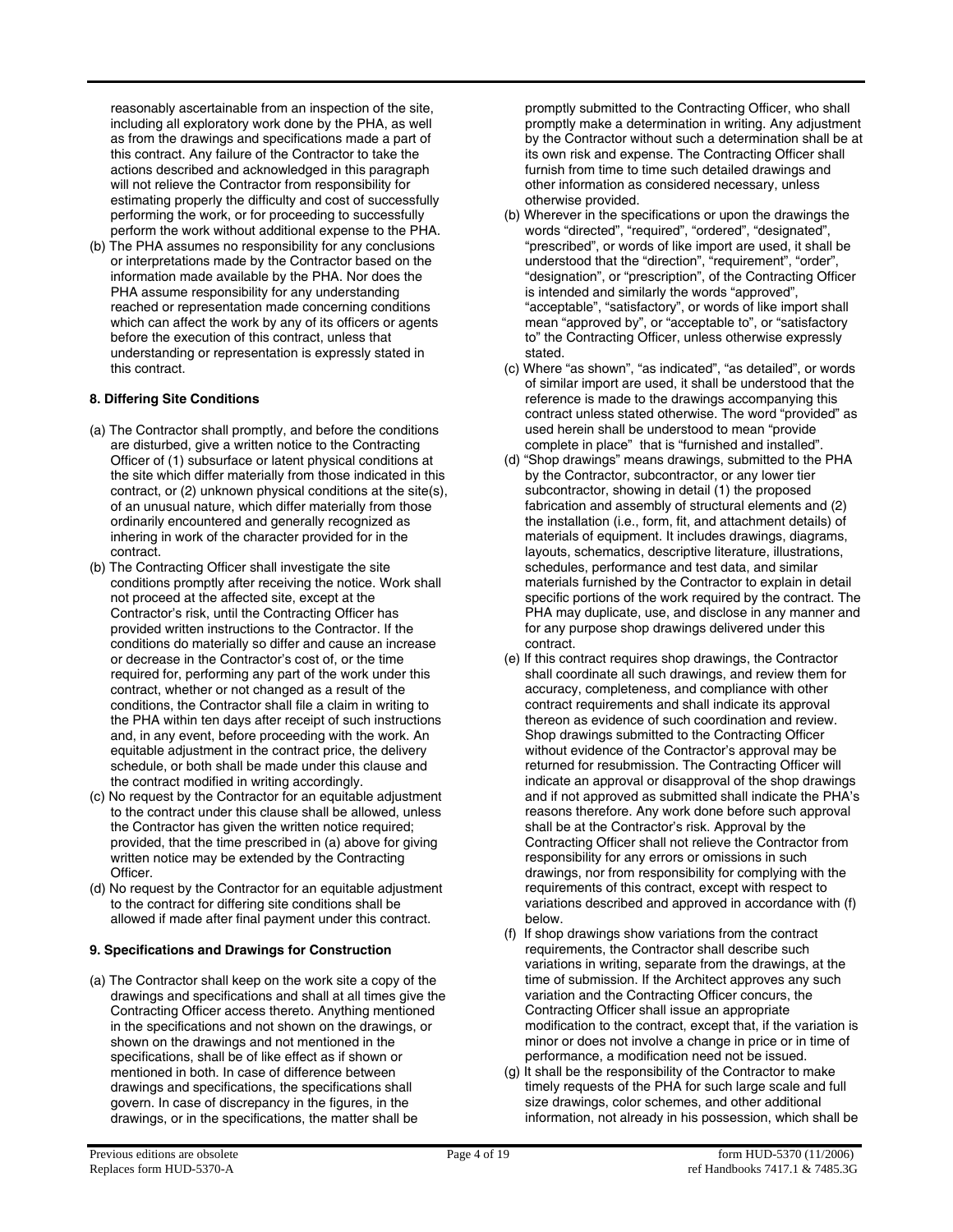required in the planning and production of the work. Such requests may be submitted as the need arises, but each such request shall be filed in ample time to permit appropriate action to be taken by all parties involved so as to avoid delay.

- (h) The Contractor shall submit to the Contracting Officer for approval four copies (unless otherwise indicated) of all shop drawings as called for under the various headings of these specifications. Three sets (unless otherwise indicated) of all shop drawings, will be retained by the PHA and one set will be returned to the Contractor. As required by the Contracting Officer, the Contractor, upon completing the work under this contract, shall furnish a complete set of all shop drawings as finally approved. These drawings shall show all changes and revisions made up to the time the work is completed and accepted.
- (i) This clause shall be included in all subcontracts at any tier. It shall be the responsibility of the Contractor to ensure that all shop drawings prepared by subcontractors are submitted to the Contracting Officer.

## **10. As-Built Drawings**

- (a) "As-built drawings," as used in this clause, means drawings submitted by the Contractor or subcontractor at any tier to show the construction of a particular structure or work as actually completed under the contract. "Asbuilt drawings" shall be synonymous with "Record drawings."
- (b) As required by the Contracting Officer, the Contractor shall provide the Contracting Officer accurate information to be used in the preparation of permanent as-built drawings. For this purpose, the Contractor shall record on one set of contract drawings all changes from the installations originally indicated, and record final locations of underground lines by depth from finish grade and by accurate horizontal offset distances to permanent surface improvements such as buildings, curbs, or edges of walks.
- (c) This clause shall be included in all subcontracts at any tier. It shall be the responsibility of the Contractor to ensure that all as-built drawings prepared by subcontractors are submitted to the Contracting Officer.

# **11. Material and Workmanship**

- (a) All equipment, material, and articles furnished under this contract shall be new and of the most suitable grade for the purpose intended, unless otherwise specifically provided in this contract. References in the contract to equipment, material, articles, or patented processes by trade name, make, or catalog number, shall be regarded as establishing a standard of quality and shall not be construed as limiting competition. The Contractor may, at its option, use any equipment, material, article, or process that, in the judgment of, and as approved by the Contracting Officer, is equal to that named in the specifications, unless otherwise specifically provided in this contract.
- (b) Approval of equipment and materials.
	- (1) The Contractor shall obtain the Contracting Officer's approval of the machinery and mechanical and other equipment to be incorporated into the work. When requesting approval, the Contractor shall furnish to the Contracting Officer the name of the manufacturer, the model number, and other information concerning the performance, capacity, nature, and rating of the

machinery and mechanical and other equipment. When required by this contract or by the Contracting Officer, the Contractor shall also obtain the Contracting Officer's approval of the material or articles which the Contractor contemplates incorporating into the work. When requesting approval, the Contractor shall provide full information concerning the material or articles. Machinery, equipment, material, and articles that do not have the required approval shall be installed or used at the risk of subsequent rejection.

- (2) When required by the specifications or the Contracting Officer, the Contractor shall submit appropriately marked samples (and certificates related to them) for approval at the Contractor's expense, with all shipping charges prepaid. The Contractor shall label, or otherwise properly mark on the container, the material or product represented, its place of origin, the name of the producer, the Contractor's name, and the identification of the construction project for which the material or product is intended to be used.
- (3) Certificates shall be submitted in triplicate, describing each sample submitted for approval and certifying that the material, equipment or accessory complies with contract requirements. The certificates shall include the name and brand of the product, name of manufacturer, and the location where produced.
- (4) Approval of a sample shall not constitute a waiver of the PHA right to demand full compliance with contract requirements. Materials, equipment and accessories may be rejected for cause even though samples have been approved.
- (5) Wherever materials are required to comply with recognized standards or specifications, such specifications shall be accepted as establishing the technical qualities and testing methods, but shall not govern the number of tests required to be made nor modify other contract requirements. The Contracting Officer may require laboratory test reports on items submitted for approval or may approve materials on the basis of data submitted in certificates with samples. Check tests will be made on materials delivered for use only as frequently as the Contracting Officer determines necessary to insure compliance of materials with the specifications. The Contractor will assume all costs of retesting materials which fail to meet contract requirements and/or testing materials offered in substitution for those found deficient.
- (6) After approval, samples will be kept in the Project office until completion of work. They may be built into the work after a substantial quantity of the materials they represent has been built in and accepted.
- (c) Requirements concerning lead-based paint. The Contractor shall comply with the requirements concerning lead-based paint contained in the Lead-Based Paint Poisoning Prevention Act (42 U.S.C. 4821-4846) as implemented by 24 CFR Part 35.

# **12. Permits and Codes**

(a) The Contractor shall give all notices and comply with all applicable laws, ordinances, codes, rules and regulations. Notwithstanding the requirement of the Contractor to comply with the drawings and specifications in the contract, all work installed shall comply with all applicable codes and regulations as amended by any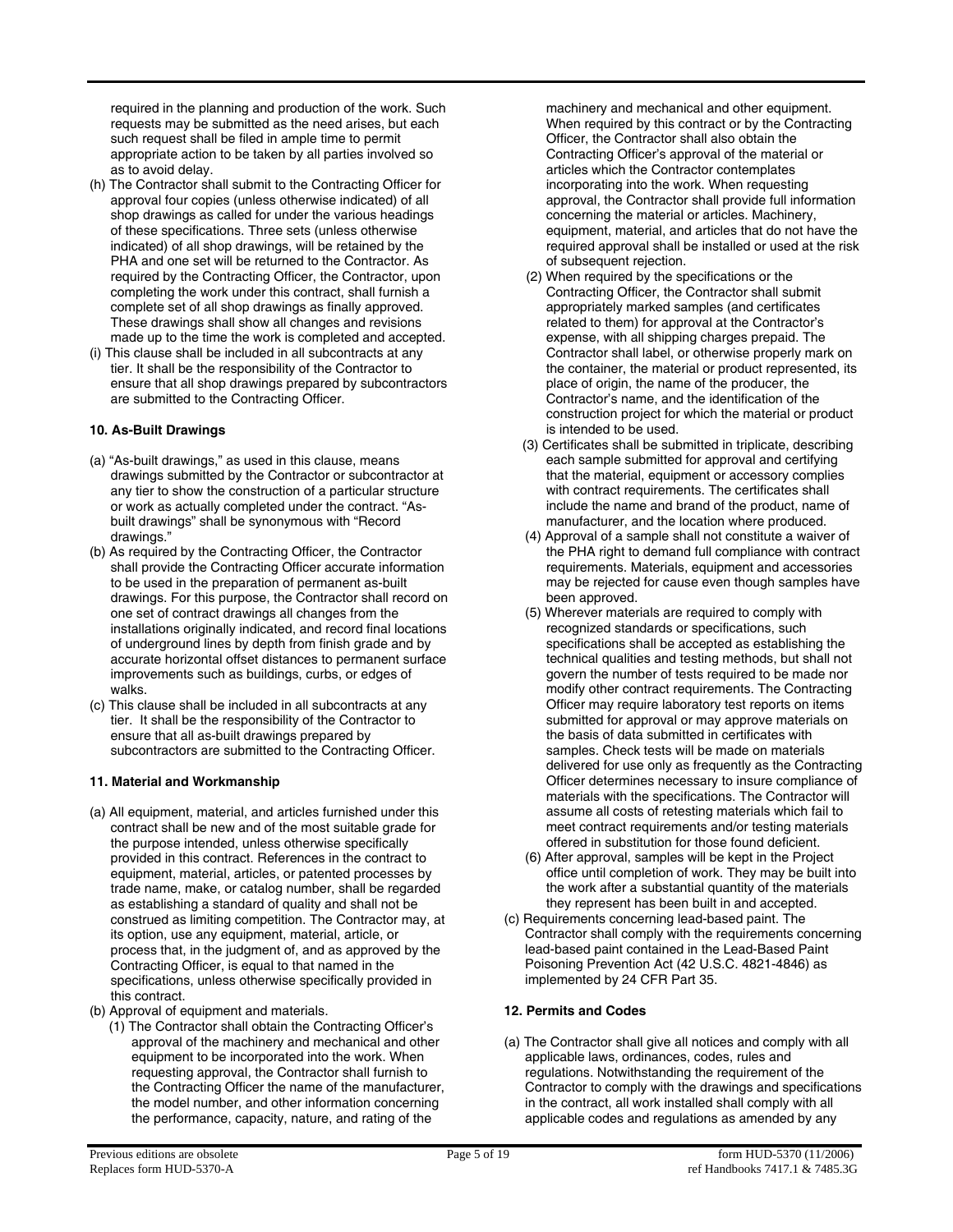waivers. Before installing the work, the Contractor shall examine the drawings and the specifications for compliance with applicable codes and regulations bearing on the work and shall immediately report any discrepancy it may discover to the Contracting Officer. Where the requirements of the drawings and specifications fail to comply with the applicable code or regulation, the Contracting Officer shall modify the contract by change order pursuant to the clause entitled Changes herein to conform to the code or regulation.

(b) The Contractor shall secure and pay for all permits, fees, and licenses necessary for the proper execution and completion of the work. Where the PHA can arrange for the issuance of all or part of these permits, fees and licenses, without cost to the Contractor, the contract amount shall be reduced accordingly.

## **13. Health, Safety, and Accident Prevention**

- (a) In performing this contract, the Contractor shall:
	- (1) Ensure that no laborer or mechanic shall be required to work in surroundings or under working conditions which are unsanitary, hazardous, or dangerous to his/her health and/or safety as determined under construction safety and health standards promulgated by the Secretary of Labor by regulation;
	- (2) Protect the lives, health, and safety of other persons;
	- (3) Prevent damage to property, materials, supplies, and equipment; and,
	- (4) Avoid work interruptions.
- (b) For these purposes, the Contractor shall:
	- (1) Comply with regulations and standards issued by the Secretary of Labor at 29 CFR Part 1926. Failure to comply may result in imposition of sanctions pursuant to the Contract Work Hours and Safety Standards Act (Public Law 91-54, 83 Stat. 96), 40 U.S.C. 3701 et seq.; and
	- (2) Include the terms of this clause in every subcontract so that such terms will be binding on each subcontractor.
- (c) The Contractor shall maintain an accurate record of exposure data on all accidents incident to work performed under this contract resulting in death, traumatic injury, occupational disease, or damage to property, materials, supplies, or equipment, and shall report this data in the manner prescribed by 29 CFR Part 1904.
- (d) The Contracting Officer shall notify the Contractor of any noncompliance with these requirements and of the corrective action required. This notice, when delivered to the Contractor or the Contractor's representative at the site of the work, shall be deemed sufficient notice of the noncompliance and corrective action required. After receiving the notice, the Contractor shall immediately take corrective action. If the Contractor fails or refuses to take corrective action promptly, the Contracting Officer may issue an order stopping all or part of the work until satisfactory corrective action has been taken. The Contractor shall not base any claim or request for equitable adjustment for additional time or money on any stop order issued under these circumstances.
- (e) The Contractor shall be responsible for its subcontractors' compliance with the provisions of this clause. The Contractor shall take such action with respect to any subcontract as the PHA, the Secretary of Housing and Urban Development, or the Secretary of Labor shall direct as a means of enforcing such provisions.

## **14. Temporary Heating**

The Contractor shall provide and pay for temporary heating, covering, and enclosures necessary to properly protect all work and materials against damage by dampness and cold, to dry out the work, and to facilitate the completion of the work. Any permanent heating equipment used shall be turned over to the PHA in the condition and at the time required by the specifications.

## **15. Availability and Use of Utility Services**

- (a) The PHA shall make all reasonably required amounts of utilities available to the Contractor from existing outlets and supplies, as specified in the contract. Unless otherwise provided in the contract, the amount of each utility service consumed shall be charged to or paid for by the Contractor at prevailing rates charged to the PHA or, where the utility is produced by the PHA, at reasonable rates determined by the Contracting Officer. The Contractor shall carefully conserve any utilities furnished without charge.
- (b) The Contractor, at its expense and in a manner satisfactory to the Contracting Officer, shall install and maintain all necessary temporary connections and distribution lines, and all meters required to measure the amount of each utility used for the purpose of determining charges. Before final acceptance of the work by the PHA, the Contractor shall remove all the temporary connections, distribution lines, meters, and associated paraphernalia.

#### **16. Protection of Existing Vegetation, Structures, Equipment, Utilities, and Improvements**

- (a) The Contractor shall preserve and protect all structures, equipment, and vegetation (such as trees, shrubs, and grass) on or adjacent to the work site, which are not to be removed under this contract, and which do not unreasonably interfere with the work required under this contract.
- (b) The Contractor shall only remove trees when specifically authorized to do so, and shall avoid damaging vegetation that will remain in place. If any limbs or branches of trees are broken during performance of this contract, or by the careless operation of equipment, or by workmen, the Contractor shall trim those limbs or branches with a clean cut and paint the cut with a tree-pruning compound as directed by the Contracting Officer.
- (c) The Contractor shall protect from damage all existing improvements and utilities (1) at or near the work site and (2) on adjacent property of a third party, the locations of which are made known to or should be known by the Contractor. Prior to disturbing the ground at the construction site, the Contractor shall ensure that all underground utility lines are clearly marked.
- (d) The Contractor shall shore up, brace, underpin, secure, and protect as necessary all foundations and other parts of existing structures adjacent to, adjoining, and in the vicinity of the site, which may be affected by the excavations or other operations connected with the construction of the project.
- (e) Any equipment temporarily removed as a result of work under this contract shall be protected, cleaned, and replaced in the same condition as at the time of award of this contract.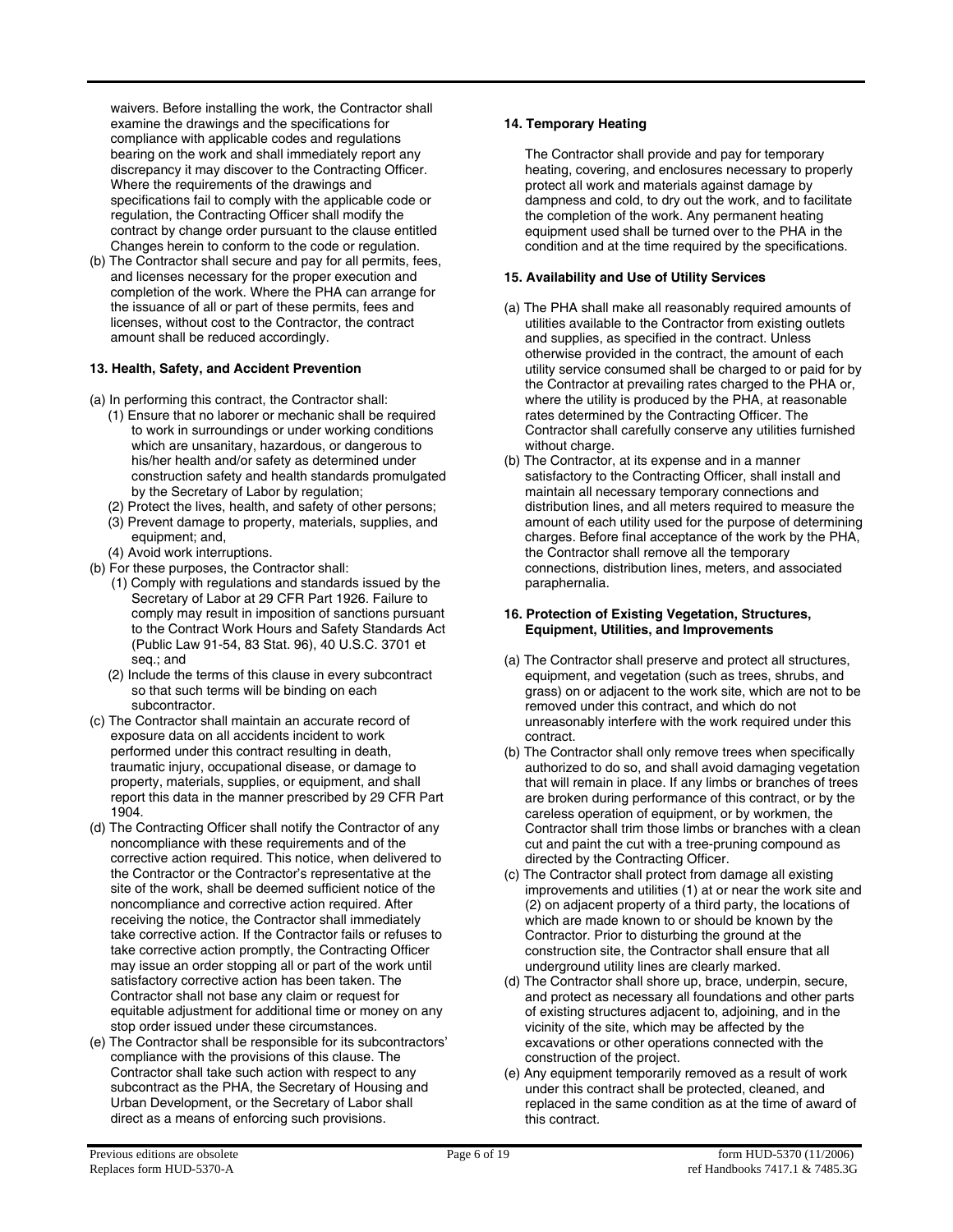- (f) New work which connects to existing work shall correspond in all respects with that to which it connects and/or be similar to existing work unless otherwise required by the specifications.
- (g) No structural members shall be altered or in any way weakened without the written authorization of the Contracting Officer, unless such work is clearly specified in the plans or specifications.
- (h) If the removal of the existing work exposes discolored or unfinished surfaces, or work out of alignment, such surfaces shall be refinished, or the material replaced as necessary to make the continuous work uniform and harmonious. This, however, shall not be construed to require the refinishing or reconstruction of dissimilar finishes previously exposed, or finished surfaces in good condition, but in different planes or on different levels when brought together by the removal of intervening work, unless such refinishing or reconstruction is specified in the plans or specifications.
- (i) The Contractor shall give all required notices to any adjoining or adjacent property owner or other party before the commencement of any work.
- (j) The Contractor shall indemnify and save harmless the PHA from any damages on account of settlement or the loss of lateral support of adjoining property, any damages from changes in topography affecting drainage, and from all loss or expense and all damages for which the PHA may become liable in consequence of such injury or damage to adjoining and adjacent structures and their premises.
- (k) The Contractor shall repair any damage to vegetation, structures, equipment, utilities, or improvements, including those that are the property of a third party, resulting from failure to comply with the requirements of this contract or failure to exercise reasonable care in performing the work. If the Contractor fails or refuses to repair the damage promptly, the Contracting Officer may have the necessary work performed and charge the cost to the Contractor.

## **17. Temporary Buildings and Transportation of Materials**

- (a) Temporary buildings (e.g., storage sheds, shops, offices, sanitary facilities) and utilities may be erected by the Contractor only with the approval of the Contracting Officer and shall be built with labor and materials furnished by the Contractor without expense to the PHA. The temporary buildings and utilities shall remain the property of the Contractor and shall be removed by the Contractor at its expense upon completion of the work. With the written consent of the Contracting Officer, the buildings and utilities may be abandoned and need not be removed.
- (b) The Contractor shall, as directed by the Contracting Officer, use only established roadways, or use temporary roadways constructed by the Contractor when and as authorized by the Contracting Officer. When materials are transported in prosecuting the work, vehicles shall not be loaded beyond the loading capacity recommended by the manufacturer of the vehicle or prescribed by any federal, state, or local law or regulation. When it is necessary to cross curbs or sidewalks, the Contractor shall protect them from damage. The Contractor shall repair or pay for the repair of any damaged curbs, sidewalks, or roads.

## **18. Clean Air and Water**

The contactor shall comply with the Clean Air Act, as amended, 42 USC 7401 et seq., the Federal Water Pollution Control Water Act, as amended, 33 U.S.C. 1251 et seq., and standards issued pursuant thereto in the facilities in which this contract is to be performed.

## **19. Energy Efficiency**

The Contractor shall comply with mandatory standards and policies relating to energy efficiency which are contained in the energy conservation plan issued in compliance with the Energy Policy and Conservation Act (Pub.L. 94-163) for the State in which the work under the contract is performed.

## **20. Inspection and Acceptance of Construction**

- (a) Definitions. As used in this clause
	- (1) "Acceptance" means the act of an authorized representative of the PHA by which the PHA approves and assumes ownership of the work performed under this contract. Acceptance may be partial or complete.
	- (2) "Inspection" means examining and testing the work performed under the contract (including, when appropriate, raw materials, equipment, components, and intermediate assemblies) to determine whether it conforms to contract requirements.
	- (3) "Testing" means that element of inspection that determines the properties or elements, including functional operation of materials, equipment, or their components, by the application of established scientific principles and procedures.
- (b) The Contractor shall maintain an adequate inspection system and perform such inspections as will ensure that the work performed under the contract conforms to contract requirements. All work is subject to PHA inspection and test at all places and at all reasonable times before acceptance to ensure strict compliance with the terms of the contract.
- (c) PHA inspections and tests are for the sole benefit of the PHA and do not: (1) relieve the Contractor of responsibility for providing adequate quality control measures; (2) relieve the Contractor of responsibility for loss or damage of the material before acceptance; (3) constitute or imply acceptance; or, (4) affect the continuing rights of the PHA after acceptance of the completed work under paragraph (j) below.
- (d) The presence or absence of the PHA inspector does not relieve the Contractor from any contract requirement, nor is the inspector authorized to change any term or condition of the specifications without the Contracting Officer's written authorization. All instructions and approvals with respect to the work shall be given to the Contractor by the Contracting Officer.
- (e) The Contractor shall promptly furnish, without additional charge, all facilities, labor, and material reasonably needed for performing such safe and convenient inspections and tests as may be required by the Contracting Officer. The PHA may charge to the Contractor any additional cost of inspection or test when work is not ready at the time specified by the Contractor for inspection or test, or when prior rejection makes reinspection or retest necessary. The PHA shall perform all inspections and tests in a manner that will not unnecessarily delay the work. Special, full size, and performance tests shall be performed as described in the contract.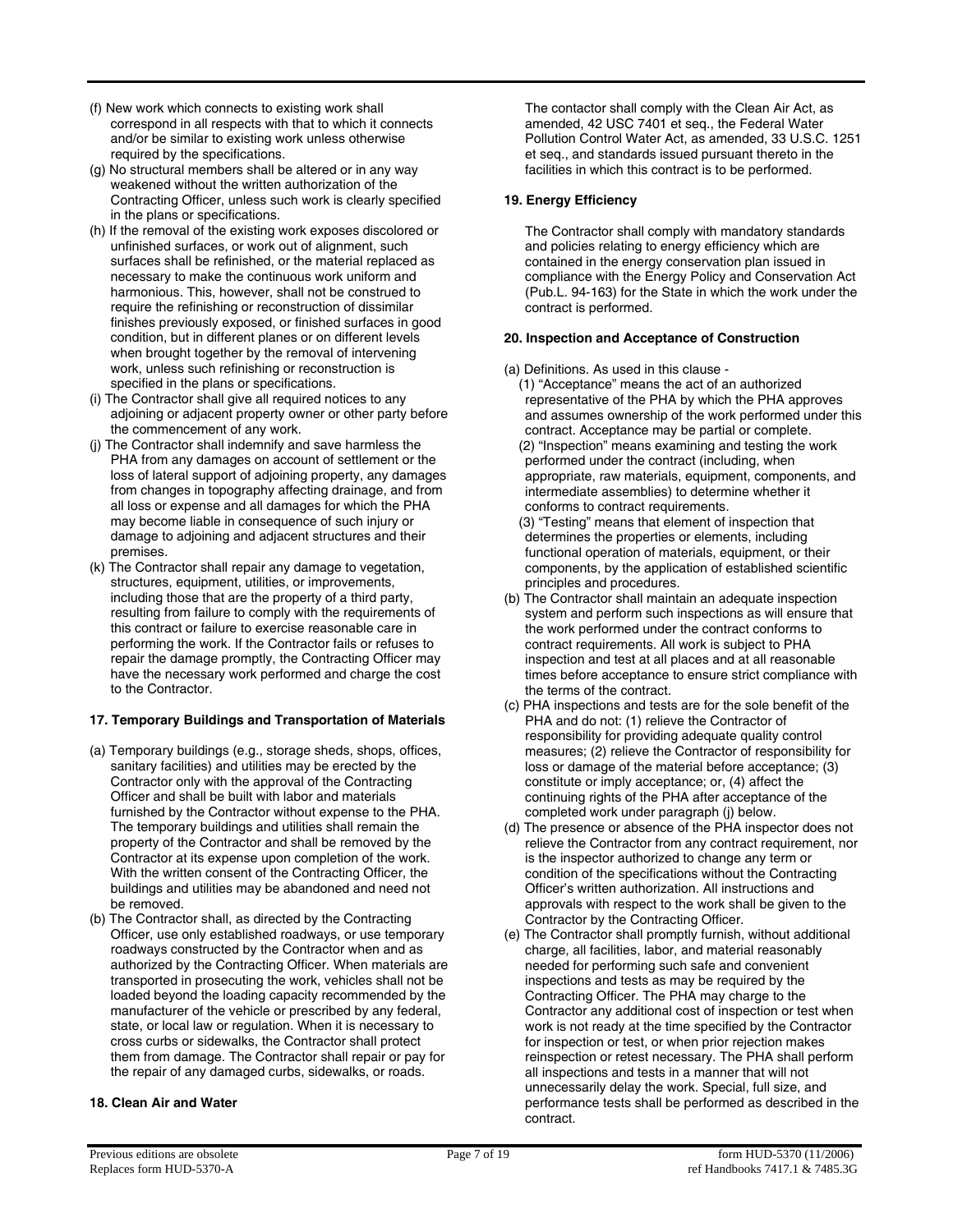- (f) The PHA may conduct routine inspections of the construction site on a daily basis.
- (g) The Contractor shall, without charge, replace or correct work found by the PHA not to conform to contract requirements, unless the PHA decides that it is in its interest to accept the work with an appropriate adjustment in contract price. The Contractor shall promptly segregate and remove rejected material from the premises.
- (h) If the Contractor does not promptly replace or correct rejected work, the PHA may (1) by contract or otherwise, replace or correct the work and charge the cost to the Contractor, or (2) terminate for default the Contractor's right to proceed.
- (i) If any work requiring inspection is covered up without approval of the PHA, it must, if requested by the Contracting Officer, be uncovered at the expense of the Contractor. If at any time before final acceptance of the entire work, the PHA considers it necessary or advisable, to examine work already completed by removing or tearing it out, the Contractor, shall on request, promptly furnish all necessary facilities, labor, and material. If such work is found to be defective or nonconforming in any material respect due to the fault of the Contractor or its subcontractors, the Contractor shall defray all the expenses of the examination and of satisfactory reconstruction. If, however, such work is found to meet the requirements of the contract, the Contracting Officer shall make an equitable adjustment to cover the cost of the examination and reconstruction, including, if completion of the work was thereby delayed, an extension of time.
- (j) The Contractor shall notify the Contracting Officer, in writing, as to the date when in its opinion all or a designated portion of the work will be substantially completed and ready for inspection. If the Architect determines that the state of preparedness is as represented, the PHA will promptly arrange for the inspection. Unless otherwise specified in the contract, the PHA shall accept, as soon as practicable after completion and inspection, all work required by the contract or that portion of the work the Contracting Officer determines and designates can be accepted separately. Acceptance shall be final and conclusive except for latent defects, fraud, gross mistakes amounting to fraud, or the PHA's right under any warranty or guarantee.

# **21. Use and Possession Prior to Completion**

- (a) The PHA shall have the right to take possession of or use any completed or partially completed part of the work. Before taking possession of or using any work, the Contracting Officer shall furnish the Contractor a list of items of work remaining to be performed or corrected on those portions of the work that the PHA intends to take possession of or use. However, failure of the Contracting Officer to list any item of work shall not relieve the Contractor of responsibility for complying with the terms of the contract. The PHA's possession or use shall not be deemed an acceptance of any work under the contract.
- (b) While the PHA has such possession or use, the Contractor shall be relieved of the responsibility for (1) the loss of or damage to the work resulting from the PHA's possession or use, notwithstanding the terms of the clause entitled Permits and Codes herein; (2) all maintenance costs on the areas occupied; and, (3) furnishing heat, light, power, and water used in the areas

occupied without proper remuneration therefore. If prior possession or use by the PHA delays the progress of the work or causes additional expense to the Contractor, an equitable adjustment shall be made in the contract price or the time of completion, and the contract shall be modified in writing accordingly.

## **22. Warranty of Title**

The Contractor warrants good title to all materials, supplies, and equipment incorporated in the work and agrees to deliver the premises together with all improvements thereon free from any claims, liens or charges, and agrees further that neither it nor any other person, firm or corporation shall have any right to a lien upon the premises or anything appurtenant thereto.

## **23. Warranty of Construction**

- (a) In addition to any other warranties in this contract, the Contractor warrants, except as provided in paragraph (j) of this clause, that work performed under this contract conforms to the contract requirements and is free of any defect in equipment, material, or workmanship performed by the Contractor or any subcontractor or supplier at any tier. This warranty shall continue for a period of (one year unless otherwise indicated) from the date of final acceptance of the work. If the PHA takes possession of any part of the work before final acceptance, this warranty shall continue for a period of (one year unless otherwise indicated) from the date that the PHA takes possession.
- (b) The Contractor shall remedy, at the Contractor's expense, any failure to conform, or any defect. In addition, the Contractor shall remedy, at the Contractor's expense, any damage to PHA-owned or controlled real or personal property when the damage is the result of—
	- (1) The Contractor's failure to conform to contract requirements; or
	- (2) Any defects of equipment, material, workmanship or design furnished by the Contractor.
- (c) The Contractor shall restore any work damaged in fulfilling the terms and conditions of this clause. The Contractor's warranty with respect to work repaired or replaced will run for (one year unless otherwise indicated) from the date of repair or replacement.
- (d) The Contracting Officer shall notify the Contractor, in writing, within a reasonable time after the discovery of any failure, defect or damage.
- (e) If the Contractor fails to remedy any failure, defect, or damage within a reasonable time after receipt of notice, the PHA shall have the right to replace, repair or otherwise remedy the failure, defect, or damage at the Contractor's expense.
- (f) With respect to all warranties, express or implied, from subcontractors, manufacturers, or suppliers for work performed and materials furnished under this contract, the Contractor shall:
	- (1) Obtain all warranties that would be given in normal commercial practice;
	- (2) Require all warranties to be executed in writing, for the benefit of the PHA; and,
	- (3) Enforce all warranties for the benefit of the PHA.
- (g) In the event the Contractor's warranty under paragraph (a) of this clause has expired, the PHA may bring suit at its own expense to enforce a subcontractor's, manufacturer's or supplier's warranty.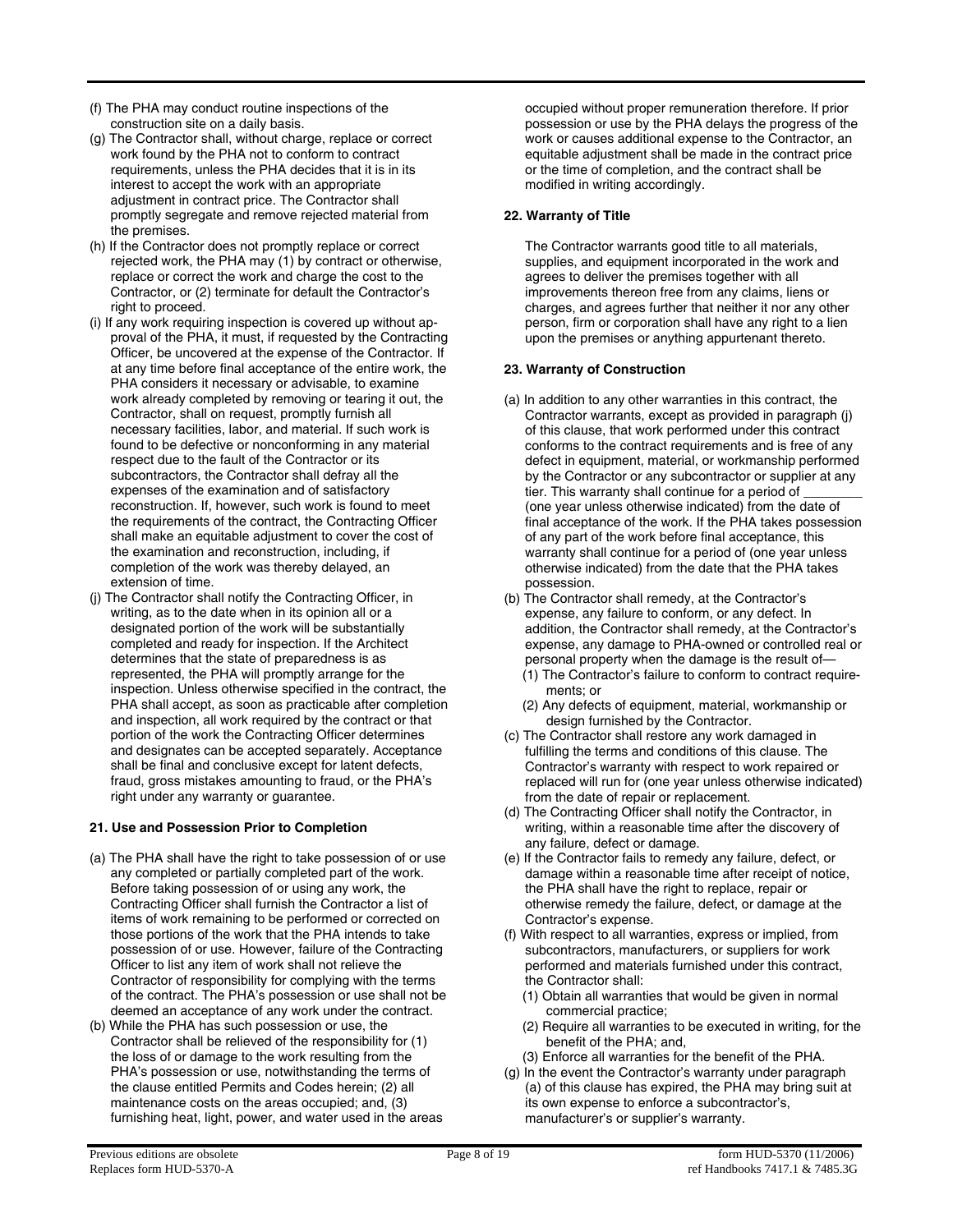- (h) Unless a defect is caused by the negligence of the Contractor or subcontractor or supplier at any tier, the Contractor shall not be liable for the repair of any defect of material or design furnished by the PHA nor for the repair of any damage that results from any defect in PHA furnished material or design.
- (i) Notwithstanding any provisions herein to the contrary, the establishment of the time periods in paragraphs (a) and (c) above relate only to the specific obligation of the Contractor to correct the work, and have no relationship to the time within which its obligation to comply with the contract may be sought to be enforced, nor to the time within which proceedings may be commenced to establish the Contractor's liability with respect to its obligation other than specifically to correct the work.
- (j) This warranty shall not limit the PHA's rights under the Inspection and Acceptance of Construction clause of this contract with respect to latent defects, gross mistakes or fraud.

## **24. Prohibition Against Liens**

The Contractor is prohibited from placing a lien on the PHA's property. This prohibition shall apply to all subcontractors at any tier and all materials suppliers.

## **Administrative Requirements**

#### **25. Contract Period**

The Contractor shall complete all work required under<br>this contract within \_\_\_\_\_\_\_\_ calendar days of the **the** calendar days of the effective date of the contract, or within the time schedule established in the notice to proceed issued by the Contracting Officer.

## **26. Order of Provisions**

In the event of a conflict between these General Conditions and the Specifications, the General Conditions shall prevail. In the event of a conflict between the contract and any applicable state or local law or regulation, the state or local law or regulation shall prevail; provided that such state or local law or regulation does not conflict with, or is less restrictive than applicable federal law, regulation, or Executive Order. In the event of such a conflict, applicable federal law, regulation, and Executive Order shall prevail.

## **27. Payments**

- (a) The PHA shall pay the Contractor the price as provided in this contract.
- (b) The PHA shall make progress payments approximately every 30 days as the work proceeds, on estimates of work accomplished which meets the standards of quality established under the contract, as approved by the Contracting Officer. The PHA may, subject to written determination and approval of the Contracting Officer, make more frequent payments to contractors which are qualified small businesses.
- (c) Before the first progress payment under this contract, the Contractor shall furnish, in such detail as requested by the Contracting Officer, a breakdown of the total contract price showing the amount included therein for each principal category of the work, which shall substantiate the payment amount requested in order to provide a

basis for determining progress payments. The breakdown shall be approved by the Contracting Officer and must be acceptable to HUD. If the contract covers more than one project, the Contractor shall furnish a separate breakdown for each. The values and quantities employed in making up this breakdown are for determining the amount of progress payments and shall not be construed as a basis for additions to or deductions from the contract price. The Contractor shall prorate its overhead and profit over the construction period of the contract.

- (d) The Contractor shall submit, on forms provided by the PHA, periodic estimates showing the value of the work performed during each period based upon the approved breakdown of the contract price. Such estimates shall be submitted not later than days in advance of the date set for payment and are subject to correction and revision as required. The estimates must be approved by the Contracting Officer with the concurrence of the Architect prior to payment. If the contract covers more than one project, the Contractor shall furnish a separate progress payment estimate for each.
- (e) Along with each request for progress payments and the required estimates, the Contractor shall furnish the following certification, or payment shall not be made: I hereby certify, to the best of my knowledge and belief, that:
	- (1) The amounts requested are only for performance in accordance with the specifications, terms, and conditions of the contract;
	- (2) Payments to subcontractors and suppliers have been made from previous payments received under the contract, and timely payments will be made from the proceeds of the payment covered by this certification, in accordance with subcontract agreements; and,
	- (3) This request for progress payments does not include any amounts which the prime contractor intends to withhold or retain from a subcontractor or supplier in accordance with the terms and conditions of the subcontract.

 $\frac{1}{2}$  ,  $\frac{1}{2}$  ,  $\frac{1}{2}$  ,  $\frac{1}{2}$  ,  $\frac{1}{2}$  ,  $\frac{1}{2}$  ,  $\frac{1}{2}$  ,  $\frac{1}{2}$  ,  $\frac{1}{2}$  ,  $\frac{1}{2}$  ,  $\frac{1}{2}$  ,  $\frac{1}{2}$  ,  $\frac{1}{2}$  ,  $\frac{1}{2}$  ,  $\frac{1}{2}$  ,  $\frac{1}{2}$  ,  $\frac{1}{2}$  ,  $\frac{1}{2}$  ,  $\frac{1$ Name:

 $\mathcal{L} = \{ \mathcal{L}_1, \mathcal{L}_2, \ldots, \mathcal{L}_n, \mathcal{L}_n, \ldots, \mathcal{L}_n, \mathcal{L}_n, \ldots, \mathcal{L}_n, \mathcal{L}_n, \ldots, \mathcal{L}_n, \mathcal{L}_n, \ldots, \mathcal{L}_n, \ldots, \mathcal{L}_n, \ldots, \mathcal{L}_n, \ldots, \mathcal{L}_n, \ldots, \mathcal{L}_n, \ldots, \mathcal{L}_n, \ldots, \mathcal{L}_n, \ldots, \mathcal{L}_n, \ldots, \mathcal{L}_n, \ldots, \mathcal$ Title:

 $\frac{1}{2}$  ,  $\frac{1}{2}$  ,  $\frac{1}{2}$  ,  $\frac{1}{2}$  ,  $\frac{1}{2}$  ,  $\frac{1}{2}$  ,  $\frac{1}{2}$  ,  $\frac{1}{2}$  ,  $\frac{1}{2}$  ,  $\frac{1}{2}$  ,  $\frac{1}{2}$  ,  $\frac{1}{2}$  ,  $\frac{1}{2}$  ,  $\frac{1}{2}$  ,  $\frac{1}{2}$  ,  $\frac{1}{2}$  ,  $\frac{1}{2}$  ,  $\frac{1}{2}$  ,  $\frac{1$ Date:

- (f) Except as otherwise provided in State law, the PHA shall retain ten (10) percent of the amount of progress payments until completion and acceptance of all work under the contract; except, that if upon completion of 50 percent of the work, the Contracting Officer, after consulting with the Architect, determines that the Contractor's performance and progress are satisfactory, the PHA may make the remaining payments in full for the work subsequently completed. If the Contracting Officer subsequently determines that the Contractor's performance and progress are unsatisfactory, the PHA shall reinstate the ten (10) percent (or other percentage as provided in State law) retainage until such time as the Contracting Officer determines that performance and progress are satisfactory.
- (g) The Contracting Officer may authorize material delivered on the site and preparatory work done to be taken into consideration when computing progress payments.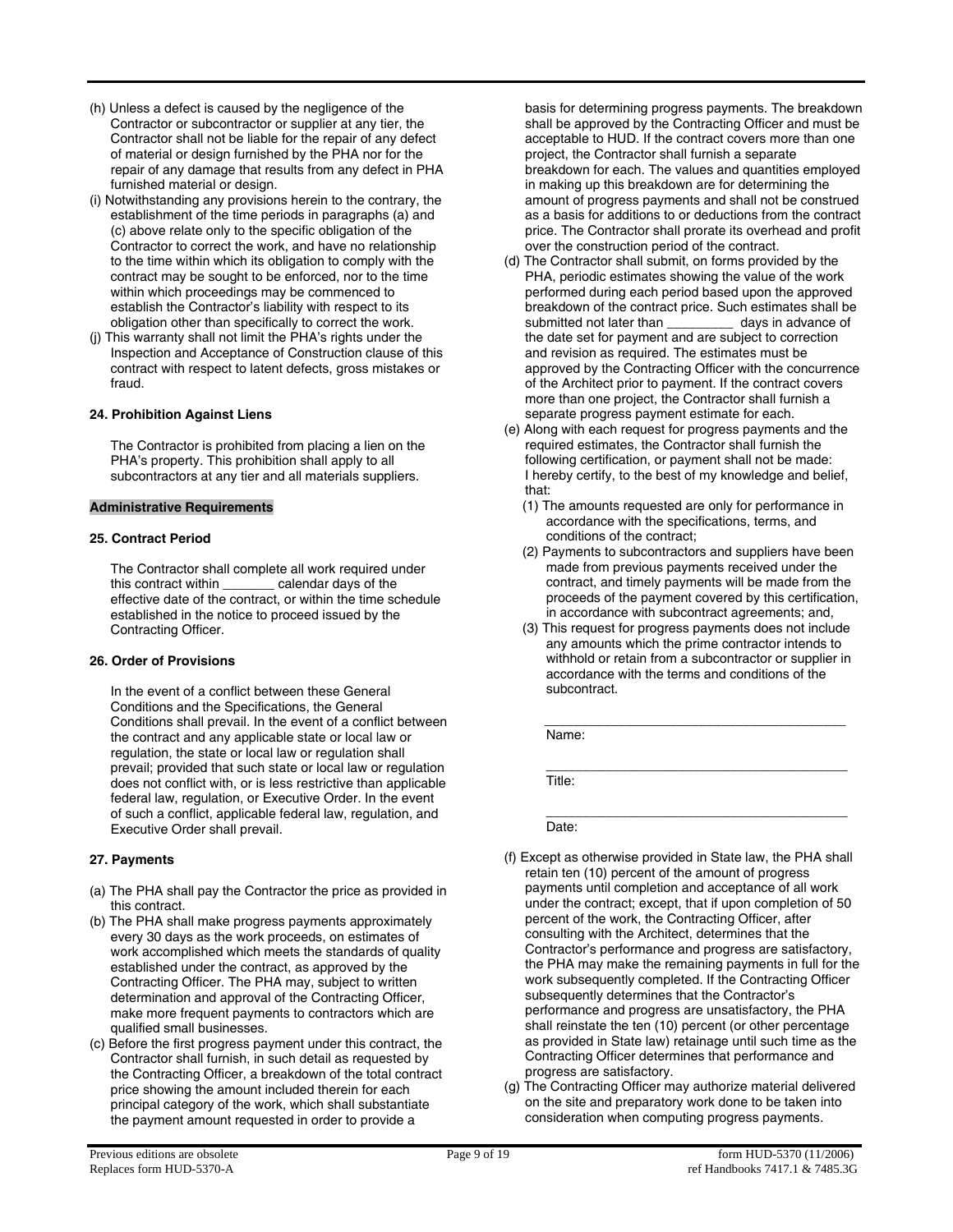Material delivered to the Contractor at locations other than the site may also be taken into consideration if the Contractor furnishes satisfactory evidence that (1) it has acquired title to such material; (2) the material is properly stored in a bonded warehouse, storage yard, or similar suitable place as may be approved by the Contracting Officer; (3) the material is insured to cover its full value; and (4) the material will be used to perform this contract. Before any progress payment which includes delivered material is made, the Contractor shall furnish such documentation as the Contracting Officer may require to assure the protection of the PHA's interest in such materials. The Contractor shall remain responsible for such stored material notwithstanding the transfer of title to the PHA.

- (h) All material and work covered by progress payments made shall, at the time of payment become the sole property of the PHA, but this shall not be construed as (1) relieving the Contractor from the sole responsibility for all material and work upon which payments have been made or the restoration of any damaged work; or, (2) waiving the right of the PHA to require the fulfillment of all of the terms of the contract. In the event the work of the Contractor has been damaged by other contractors or persons other than employees of the PHA in the course of their employment, the Contractor shall restore such damaged work without cost to the PHA and to seek redress for its damage only from those who directly caused it.
- (i) The PHA shall make the final payment due the Contractor under this contract after (1) completion and final acceptance of all work; and (2) presentation of release of all claims against the PHA arising by virtue of this contract, other than claims, in stated amounts, that the Contractor has specifically excepted from the operation of the release. Each such exception shall embrace no more than one claim, the basis and scope of which shall be clearly defined. The amounts for such excepted claims shall not be included in the request for final payment. A release may also be required of the assignee if the Contractor's claim to amounts payable under this contract has been assigned.
- (j) Prior to making any payment, the Contracting Officer may require the Contractor to furnish receipts or other evidence of payment from all persons performing work and supplying material to the Contractor, if the Contracting Officer determines such evidence is necessary to substantiate claimed costs.
- (k) The PHA shall not; (1) determine or adjust any claims for payment or disputes arising there under between the Contractor and its subcontractors or material suppliers; or, (2) withhold any moneys for the protection of the subcontractors or material suppliers. The failure or refusal of the PHA to withhold moneys from the Contractor shall in nowise impair the obligations of any surety or sureties under any bonds furnished under this contract.

# **28. Contract Modifications**

- (a) Only the Contracting Officer has authority to modify any term or condition of this contract. Any contract modification shall be authorized in writing.
- (b) The Contracting Officer may modify the contract unilaterally (1) pursuant to a specific authorization stated in a contract clause (e.g., Changes); or (2) for administrative matters which do not change the rights or

responsibilities of the parties (e.g., change in the PHA address). All other contract modifications shall be in the form of supplemental agreements signed by the Contractor and the Contracting Officer.

(c) When a proposed modification requires the approval of HUD prior to its issuance (e.g., a change order that exceeds the PHA's approved threshold), such modification shall not be effective until the required approval is received by the PHA.

# **29. Changes**

- (a) The Contracting Officer may, at any time, without notice to the sureties, by written order designated or indicated to be a change order, make changes in the work within the general scope of the contract including changes: (1) In the specifications (including drawings and designs);
	- (2) In the method or manner of performance of the work;
	- (3) PHA-furnished facilities, equipment, materials, services, or site; or,
	- (4) Directing the acceleration in the performance of the work.
- (b) Any other written order or oral order (which, as used in this paragraph (b), includes direction, instruction, interpretation, or determination) from the Contracting Officer that causes a change shall be treated as a change order under this clause; provided, that the Contractor gives the Contracting Officer written notice stating (1) the date, circumstances and source of the order and (2) that the Contractor regards the order as a change order.
- (c) Except as provided in this clause, no order, statement or conduct of the Contracting Officer shall be treated as a change under this clause or entitle the Contractor to an equitable adjustment.
- (d) If any change under this clause causes an increase or decrease in the Contractor's cost of, or the time required for the performance of any part of the work under this contract, whether or not changed by any such order, the Contracting Officer shall make an equitable adjustment and modify the contract in writing. However, except for a adjustment based on defective specifications, no proposal for any change under paragraph (b) above shall be allowed for any costs incurred more than 20 days (5 days for oral orders) before the Contractor gives written notice as required. In the case of defective specifications for which the PHA is responsible, the equitable adjustment shall include any increased cost reasonably incurred by the Contractor in attempting to comply with the defective specifications.
- (e) The Contractor must assert its right to an adjustment under this clause within 30 days after (1) receipt of a written change order under paragraph (a) of this clause, or (2) the furnishing of a written notice under paragraph (b) of this clause, by submitting a written statement describing the general nature and the amount of the proposal. If the facts justify it, the Contracting Officer may extend the period for submission. The proposal may be included in the notice required under paragraph (b) above. No proposal by the Contractor for an equitable adjustment shall be allowed if asserted after final payment under this contract.
- (f) The Contractor's written proposal for equitable adjustment shall be submitted in the form of a lump sum proposal supported with an itemized breakdown of all increases and decreases in the contract in at least the following details: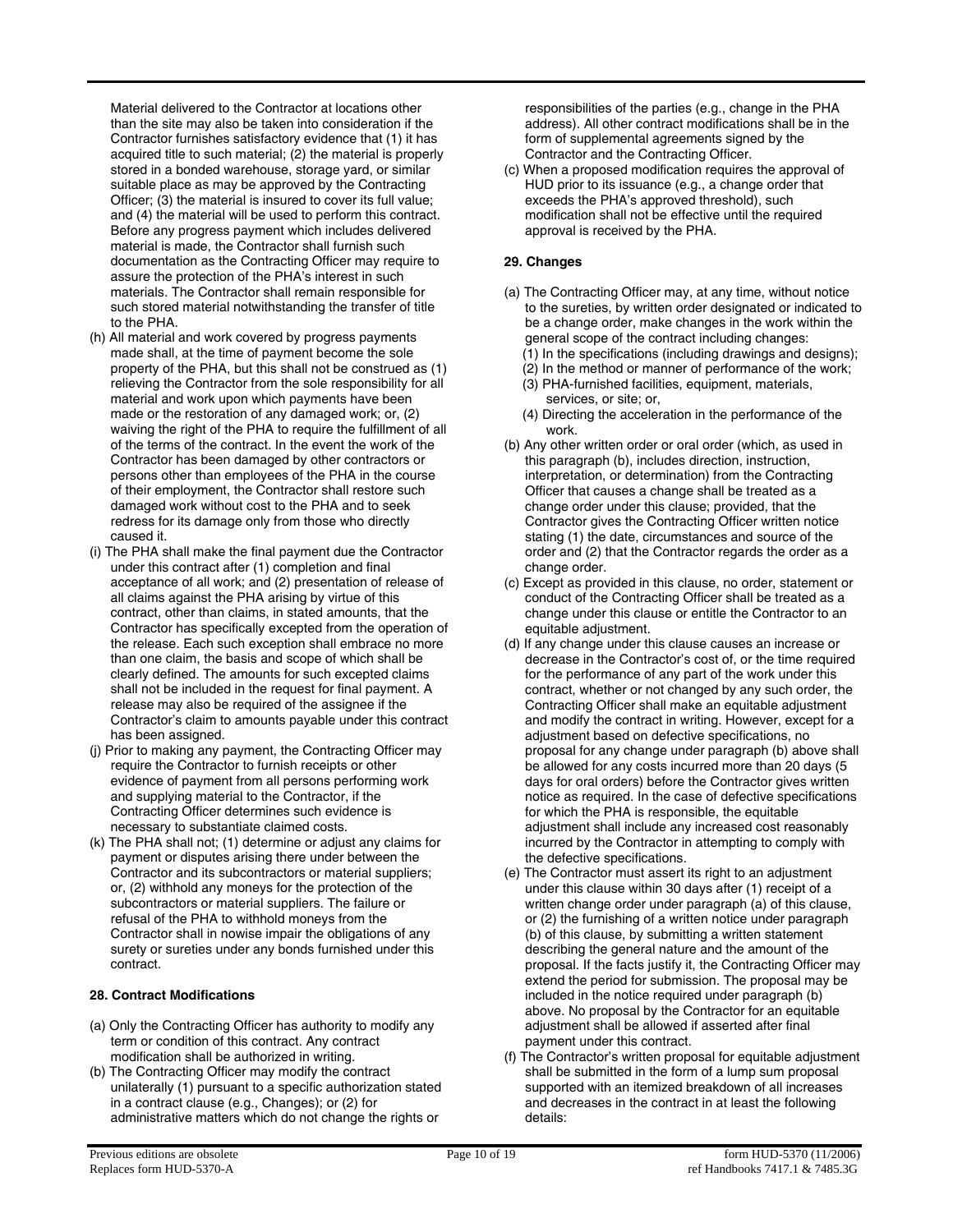- (1) Direct Costs. Materials (list individual items, the quantity and unit cost of each, and the aggregate cost); Transportation and delivery costs associated with materials; Labor breakdowns by hours or unit costs (identified with specific work to be performed); Construction equipment exclusively necessary for the change; Costs of preparation and/ or revision to shop drawings resulting from the change; Worker's Compensation and Public Liability Insurance; Employment taxes under FICA and FUTA; and, Bond Costs when size of change warrants revision.
- (2) Indirect Costs. Indirect costs may include overhead, general and administrative expenses, and fringe benefits not normally treated as direct costs.
- (3) Profit. The amount of profit shall be negotiated and may vary according to the nature, extent, and complexity of the work required by the change.

The allowability of the direct and indirect costs shall be determined in accordance with the Contract Cost Principles and Procedures for Commercial Firms in Part 31 of the Federal Acquisition Regulation (48 CFR 1-31), as implemented by HUD Handbook 2210.18, in effect on the date of this contract. The Contractor shall not be allowed a profit on the profit received by any subcontractor. Equitable adjustments for deleted work shall include a credit for profit and may include a credit for indirect costs. On proposals covering both increases and decreases in the amount of the contract, the application of indirect costs and profit shall be on the netchange in direct costs for the Contractor or subcontractor performing the work.

- (g) The Contractor shall include in the proposal its request for time extension (if any), and shall include sufficient information and dates to demonstrate whether and to what extent the change will delay the completion of the contract in its entirety.
- (h) The Contracting Officer shall act on proposals within 30 days after their receipt, or notify the Contractor of the date when such action will be taken.
- (i) Failure to reach an agreement on any proposal shall be a dispute under the clause entitled Disputes herein. Nothing in this clause, however, shall excuse the Contractor from proceeding with the contract as changed.
- (j) Except in an emergency endangering life or property, no change shall be made by the Contractor without a prior order from the Contracting Officer.

# **30. Suspension of Work**

- (a) The Contracting Officer may order the Contractor in writing to suspend, delay, or interrupt all or any part of the work of this contract for the period of time that the Contracting Officer determines appropriate for the convenience of the PHA.
- (b) If the performance of all or any part of the work is, for an unreasonable period of time, suspended, delayed, or interrupted (1) by an act of the Contracting Officer in the administration of this contract, or (2) by the Contracting Officer's failure to act within the time specified (or within a reasonable time if not specified) in this contract an adjustment shall be made for any increase in the cost of performance of the contract (excluding profit) necessarily caused by such unreasonable suspension, delay, or interruption and the contract modified in writing accordingly. However, no adjustment shall be made under this clause for any suspension, delay, or interruption to the extent that performance would have

been so suspended, delayed, or interrupted by any other cause, including the fault or negligence of the Contractor or for which any equitable adjustment is provided for or excluded under any other provision of this contract.

(c) A claim under this clause shall not be allowed (1) for any costs incurred more than 20 days before the Contractor shall have notified the Contracting Officer in writing of the act or failure to act involved (but this requirement shall not apply as to a claim resulting from a suspension order); and, (2) unless the claim, in an amount stated, is asserted in writing as soon as practicable after the termination of the suspension, delay, or interruption, but not later than the date of final payment under the contract.

# **31. Disputes**

- (a) "Claim," as used in this clause, means a written demand or written assertion by one of the contracting parties seeking, as a matter of right, the payment of money in a sum certain, the adjustment or interpretation of contract terms, or other relief arising under or relating to the contract. A claim arising under the contract, unlike a claim relating to the contract, is a claim that can be resolved under a contract clause that provides for the relief sought by the claimant. A voucher, invoice, or other routine request for payment that is not in dispute when submitted is not a claim. The submission may be converted to a claim by complying with the requirements of this clause, if it is disputed either as to liability or amount or is not acted upon in a reasonable time.
- (b) Except for disputes arising under the clauses entitled Labor Standards - Davis Bacon and Related Acts, herein, all disputes arising under or relating to this contract, including any claims for damages for the alleged breach thereof which are not disposed of by agreement, shall be resolved under this clause.
- (c) All claims by the Contractor shall be made in writing and submitted to the Contracting Officer for a written decision. A claim by the PHA against the Contractor shall be subject to a written decision by the Contracting Officer.
- (d) The Contracting Officer shall, within 60 (unless otherwise indicated) days after receipt of the request, decide the claim or notify the Contractor of the date by which the decision will be made.
- (e) The Contracting Officer's decision shall be final unless the Contractor (1) appeals in writing to a higher level in the PHA in accordance with the PHA's policy and procedures, (2) refers the appeal to an independent mediator or arbitrator, or (3) files suit in a court of competent jurisdiction. Such appeal must be made within (30 unless otherwise indicated) days after receipt of the Contracting Officer's decision.
- (f) The Contractor shall proceed diligently with performance of this contract, pending final resolution of any request for relief, claim, appeal, or action arising under or relating to the contract, and comply with any decision of the Contracting Officer.

# **32. Default**

 (a) If the Contractor refuses or fails to prosecute the work, or any separable part thereof, with the diligence that will insure its completion within the time specified in this contract, or any extension thereof, or fails to complete said work within this time, the Contracting Officer may, by written notice to the Contractor, terminate the right to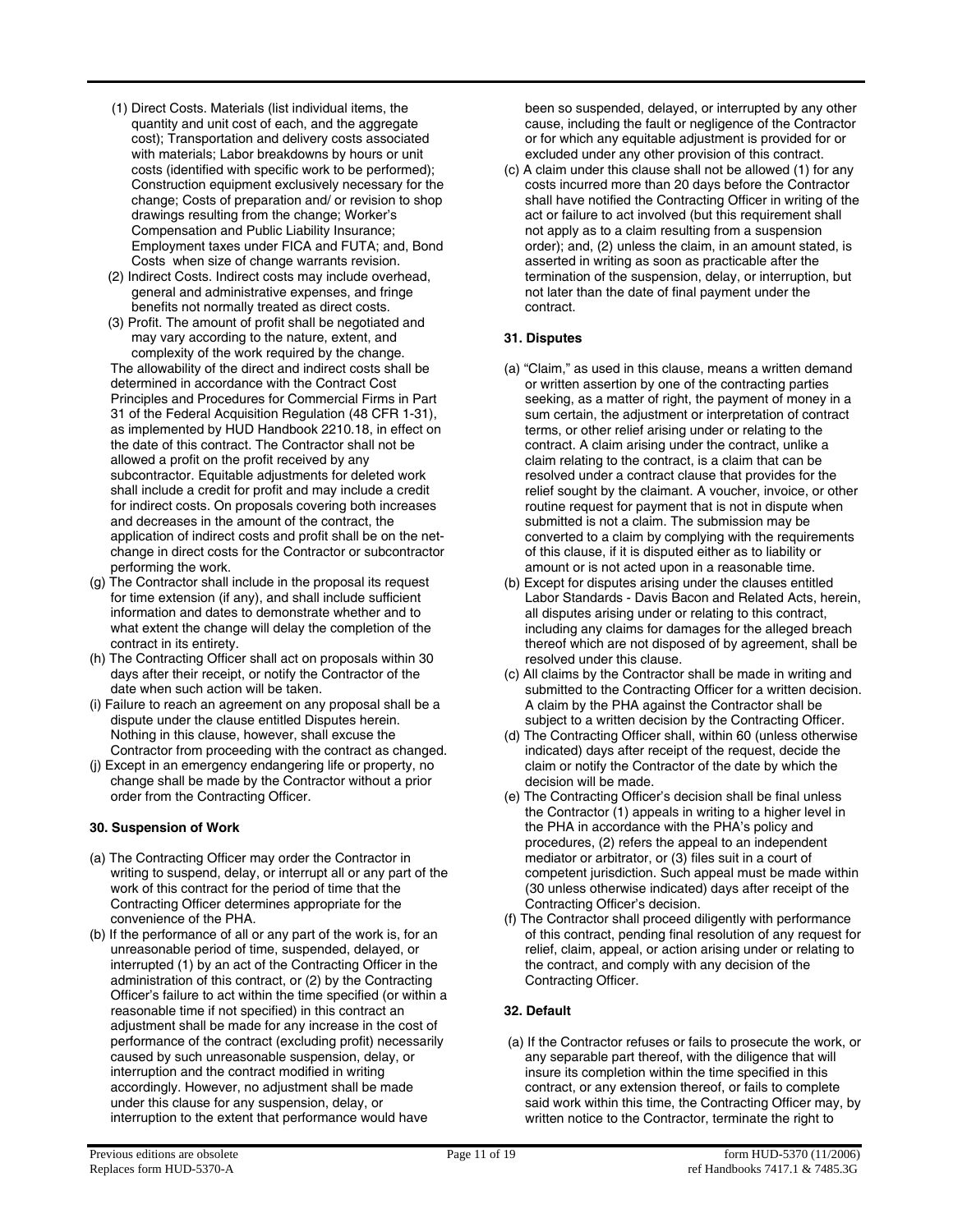proceed with the work (or separable part of the work) that has been delayed. In this event, the PHA may take over the work and complete it, by contract or otherwise, and may take possession of and use any materials, equipment, and plant on the work site necessary for completing the work. The Contractor and its sureties shall be liable for any damage to the PHA resulting from the Contractor's refusal or failure to complete the work within the specified time, whether or not the Contractor's right to proceed with the work is terminated. This liability includes any increased costs incurred by the PHA in completing the work.

- (b) The Contractor's right to proceed shall not be terminated or the Contractor charged with damages under this clause if—
	- (1) The delay in completing the work arises from unforeseeable causes beyond the control and without the fault or negligence of the Contractor. Examples of such causes include (i) acts of God, or of the public enemy, (ii) acts of the PHA or other governmental entity in either its sovereign or contractual capacity, (iii) acts of another contractor in the performance of a contract with the PHA, (iv) fires, (v) floods, (vi) epidemics, (vii) quarantine restrictions, (viii) strikes, (ix) freight embargoes, (x) unusually severe weather, or (xi) delays of subcontractors or suppliers at any tier arising from unforeseeable causes beyond the control and without the fault or negligence of both the Contractor and the subcontractors or suppliers; and
	- (2) The Contractor, within days (10 days unless otherwise indicated) from the beginning of such delay (unless extended by the Contracting Officer) notifies the Contracting Officer in writing of the causes of delay. The Contracting Officer shall ascertain the facts and the extent of the delay. If, in the judgment of the Contracting Officer, the findings of fact warrant such action, time for completing the work shall be extended by written modification to the contract. The findings of the Contracting Officer shall be reduced to a written decision which shall be subject to the provisions of the Disputes clause of this contract.
- (c) If, after termination of the Contractor's right to proceed, it is determined that the Contractor was not in default, or that the delay was excusable, the rights and obligations of the parties will be the same as if the termination had been for convenience of the PHA.

## **33. Liquidated Damages**

- (a) If the Contractor fails to complete the work within the time specified in the contract, or any extension, as specified in the clause entitled Default of this contract, the Contractor shall pay to the PHA as liquidated damages, the sum of \$\_\_\_\_\_\_\_\_\_\_\_ Contracting Officer insert amount] for each day of delay. If different completion dates are specified in the contract for separate parts or stages of the work, the amount of liquidated damages shall be assessed on those parts or stages which are delayed. To the extent that the Contractor's delay or nonperformance is excused under another clause in this contract, liquidated damages shall not be due the PHA. The Contractor remains liable for damages caused other than by delay.
- (b) If the PHA terminates the Contractor's right to proceed, the resulting damage will consist of liquidated damages until such reasonable time as may be required for final

completion of the work together with any increased costs occasioned the PHA in completing the work.

(c) If the PHA does not terminate the Contractor's right to proceed, the resulting damage will consist of liquidated damages until the work is completed or accepted.

## **34. Termination for Convenience**

- (a) The Contracting Officer may terminate this contract in whole, or in part, whenever the Contracting Officer determines that such termination is in the best interest of the PHA. Any such termination shall be effected by delivery to the Contractor of a Notice of Termination specifying the extent to which the performance of the work under the contract is terminated, and the date upon which such termination becomes effective.
- (b) If the performance of the work is terminated, either in whole or in part, the PHA shall be liable to the Contractor for reasonable and proper costs resulting from such termination upon the receipt by the PHA of a properly presented claim setting out in detail: (1) the total cost of the work performed to date of termination less the total amount of contract payments made to the Contractor; (2) the cost (including reasonable profit) of settling and paying claims under subcontracts and material orders for work performed and materials and supplies delivered to the site, payment for which has not been made by the PHA to the Contractor or by the Contractor to the subcontractor or supplier; (3) the cost of preserving and protecting the work already performed until the PHA or assignee takes possession thereof or assumes responsibility therefore; (4) the actual or estimated cost of legal and accounting services reasonably necessary to prepare and present the termination claim to the PHA; and (5) an amount constituting a reasonable profit on the value of the work performed by the Contractor.
- (c) The Contracting Officer will act on the Contractor's claim within days (60 days unless otherwise indicated) of receipt of the Contractor's claim.
- (d) Any disputes with regard to this clause are expressly made subject to the provisions of the Disputes clause of this contract.

# **35. Assignment of Contract**

The Contractor shall not assign or transfer any interest in this contract; except that claims for monies due or to become due from the PHA under the contract may be assigned to a bank, trust company, or other financial institution. Such assignments of claims shall only be made with the written concurrence of the Contracting Officer. If the Contractor is a partnership, this contract shall inure to the benefit of the surviving or remaining member(s) of such partnership as approved by the Contracting Officer.

## **36. Insurance**

- (a) Before commencing work, the Contractor and each subcontractor shall furnish the PHA with certificates of insurance showing the following insurance is in force and will insure all operations under the Contract:
	- (1) Workers' Compensation, in accordance with state or Territorial Workers' Compensation laws.
	- (2) Commercial General Liability with a combined single limit for bodily injury and property damage of not less than \$\_\_\_\_\_\_\_\_ [Contracting Officer insert amount]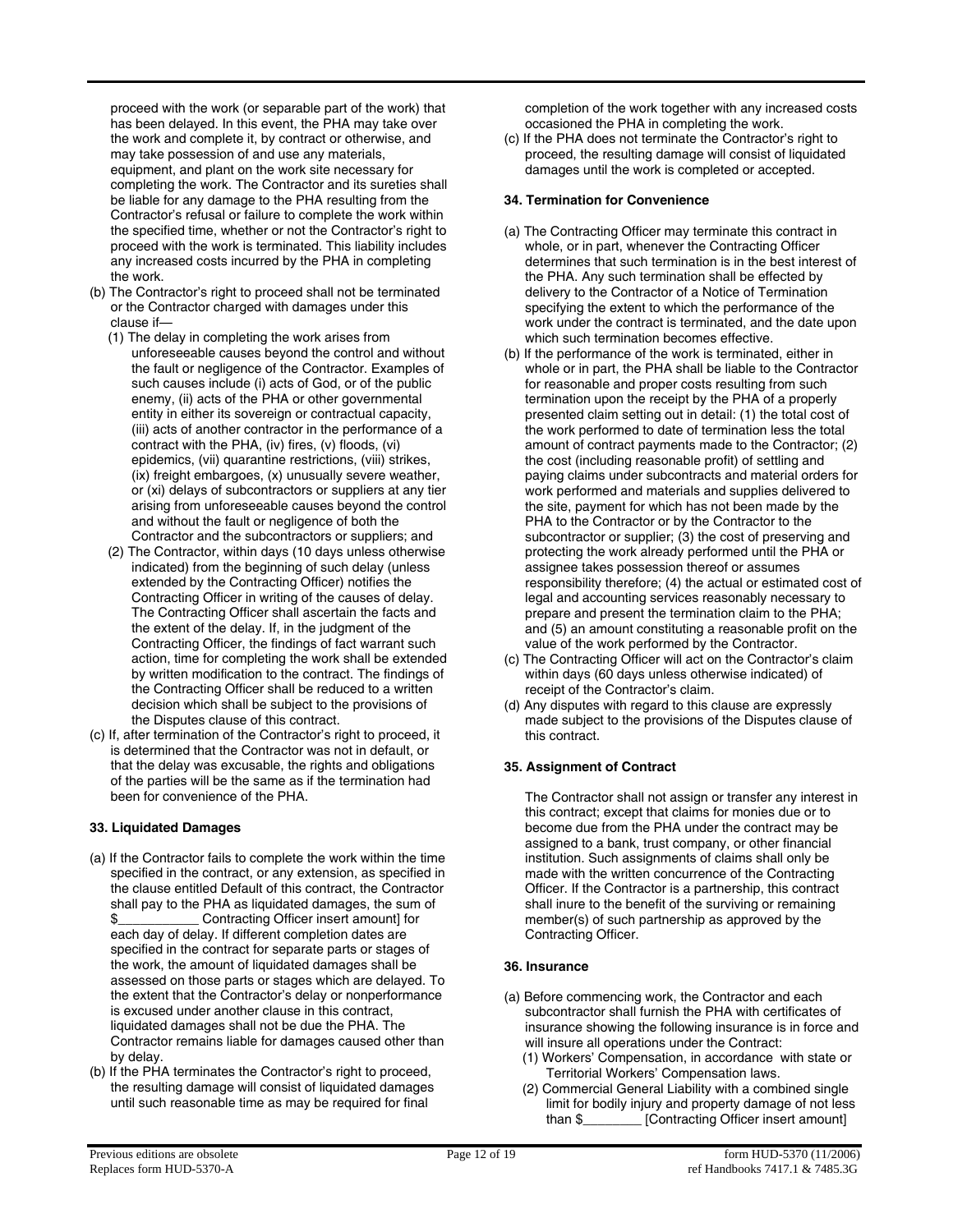per occurrence to protect the Contractor and each subcontractor against claims for bodily injury or death and damage to the property of others. This shall cover the use of all equipment, hoists, and vehicles on the site(s) not covered by Automobile Liability under (3) below. If the Contractor has a "claimsmade" policy, then the following additional requirements apply: the policy must provide a "retroactive date" which must be on or before the execution date of the Contract; and the extended reporting period may not be less than five years following the completion date of the Contract.

- (3) Automobile Liability on owned and non -owned motor vehicles used on the site(s) or in connection therewith for a combined single limit for bodily injury and property damage of not less than \$\_\_\_\_\_\_ [Contracting Officer insert amount] per occurrence.
- (b) Before commencing work, the Contractor shall furnish the PHA with a certificate of insurance evidencing that Builder's Risk (fire and extended coverage) Insurance on all work in place and/or materials stored at the building site(s), including foundations and building equipment, is in force. The Builder's Risk Insurance shall be for the benefit of the Contractor and the PHA as their interests may appear and each shall be named in the policy or policies as an insured. The Contractor in installing equipment supplied by the PHA shall carry insurance on such equipment from the time the Contractor takes possession thereof until the Contract work is accepted by the PHA. The Builder's Risk Insurance need not be carried on excavations, piers, footings, or foundations until such time as work on the superstructure is started. It need not be carried on landscape work. Policies shall furnish coverage at all times for the full cash value of all completed construction, as well as materials in place and/or stored at the site(s), whether or not partial payment has been made by the PHA. The Contractor may terminate this insurance on buildings as of the date taken over for occupancy by the PHA. The Contractor is not required to carry Builder's Risk Insurance for modernization work which does not involve structural alterations or additions and where the PHA's existing fire and extended coverage policy can be endorsed to include such work.
- (c) All insurance shall be carried with companies which are financially responsible and admitted to do business in the State in which the project is located. If any such insurance is due to expire during the construction period, the Contractor (including subcontractors, as applicable) shall not permit the coverage to lapse and shall furnish evidence of coverage to the Contracting Officer. All certificates of insurance, as evidence of coverage, shall provide that no coverage may be canceled or nonrenewed by the insurance company until at least 30 days prior written notice has been given to the Contracting Officer.

## **37. Subcontracts**

- (a) Definitions. As used in this contract
	- (1) "Subcontract" means any contract, purchase order, or other purchase agreement, including modifications and change orders to the foregoing, entered into by a subcontractor to furnish supplies, materials, equipment, and services for the performance of the prime contract or a subcontract.
- (2) "Subcontractor" means any supplier, vendor, or firm that furnishes supplies, materials, equipment, or services to or for the Contractor or another subcontractor.
- (b) The Contractor shall not enter into any subcontract with any subcontractor who has been temporarily denied participation in a HUD program or who has been suspended or debarred from participating in contracting programs by any agency of the United States Government or of the state in which the work under this contract is to be performed.
- (c) The Contractor shall be as fully responsible for the acts or omissions of its subcontractors, and of persons either directly or indirectly employed by them as for the acts or omissions of persons directly employed by the Contractor.
- (d) The Contractor shall insert appropriate clauses in all subcontracts to bind subcontractors to the terms and conditions of this contract insofar as they are applicable to the work of subcontractors.
- (e) Nothing contained in this contract shall create any contractual relationship between any subcontractor and the PHA or between the subcontractor and HUD.

#### **38. Subcontracting with Small and Minority Firms, Women's Business Enterprise, and Labor Surplus Area Firms**

The Contractor shall take the following steps to ensure that, whenever possible, subcontracts are awarded to small business firms, minority firms, women's business enterprises, and labor surplus area firms:

- (a) Placing qualified small and minority businesses and women's business enterprises on solicitation lists;
- (b) Ensuring that small and minority businesses and women's business enterprises are solicited whenever they are potential sources;
- (c) Dividing total requirements, when economically feasible, into smaller tasks or quantities to permit maximum participation by small and minority businesses and women's business enterprises;
- (d) Establishing delivery schedules, where the requirements of the contract permit, which encourage participation by small and minority businesses and women's business enterprises; and
- (e) Using the services and assistance of the U.S. Small Business Administration, the Minority Business Development Agency of the U.S. Department of Commerce, and State and local governmental small business agencies.

## **39. Equal Employment Opportunity**

During the performance of this contract, the Contractor agrees as follows:

- (a) The Contractor shall not discriminate against any employee or applicant for employment because of race, color, religion, sex, national origin, or handicap.
- (b) The Contractor shall take affirmative action to ensure that applicants are employed, and that employees are treated during employment without regard to their race, color, religion, sex, national origin, or handicap. Such action shall include, but not be limited to, (1) employment, (2) upgrading, (3) demotion, (4) transfer, (5) recruitment or recruitment advertising, (6) layoff or termination, (7) rates of pay or other forms of compensation, and (8) selection for training, including apprenticeship.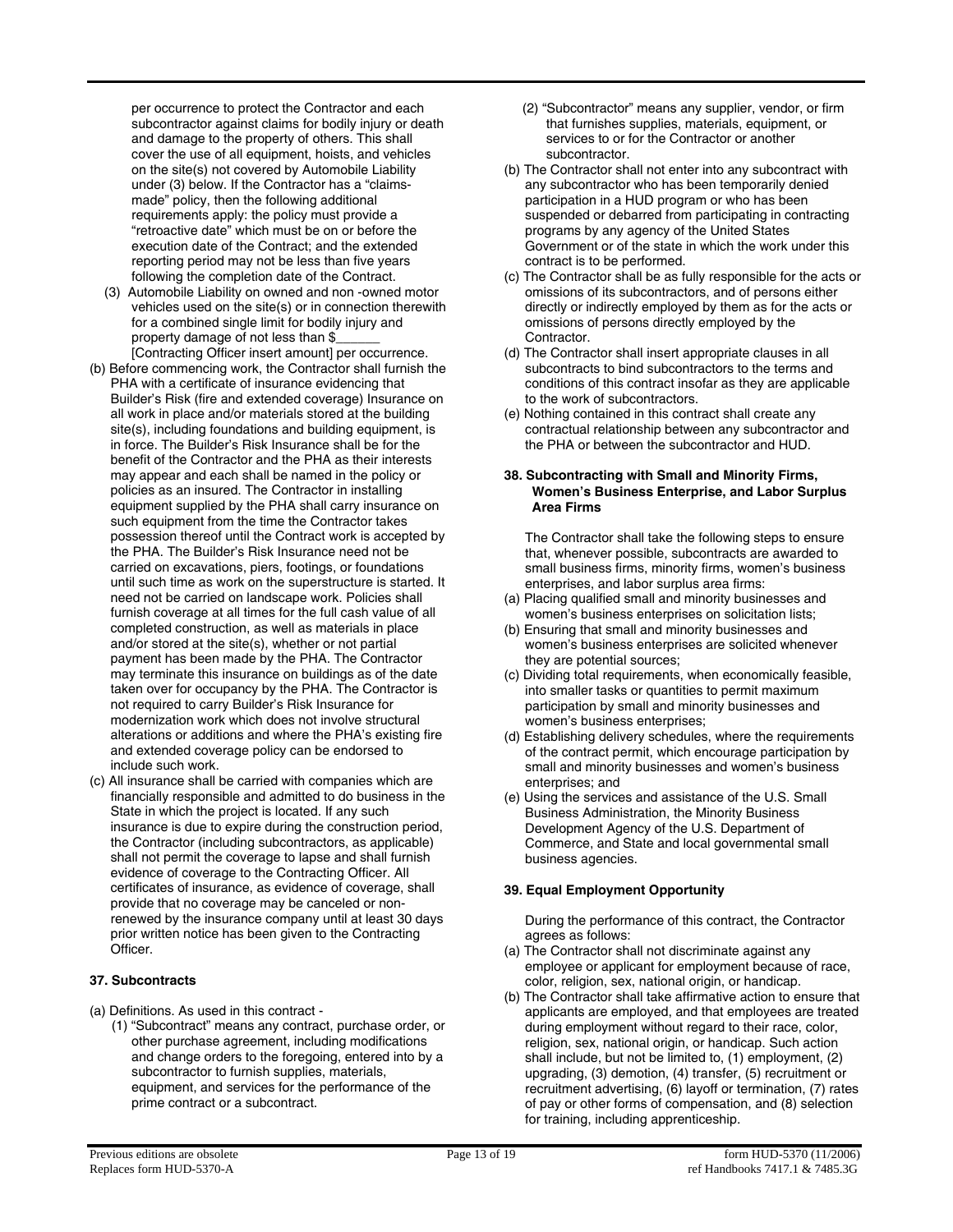- (c) The Contractor shall post in conspicuous places available to employees and applicants for employment the notices to be provided by the Contracting Officer that explain this clause.
- (d) The Contractor shall, in all solicitations or advertisements for employees placed by or on behalf of the Contractor, state that all qualified applicants will receive consideration for employment without regard to race, color, religion, sex, national origin, or handicap.
- (e) The Contractor shall send, to each labor union or representative of workers with which it has a collective bargaining agreement or other contract or understanding, the notice to be provided by the Contracting Officer advising the labor union or workers' representative of the Contractor's commitments under this clause, and post copies of the notice in conspicuous places available to employees and applicants for employment.
- (f) The Contractor shall comply with Executive Order 11246, as amended, and the rules, regulations, and orders of the Secretary of Labor.
- (g) The Contractor shall furnish all information and reports required by Executive Order 11246, as amended, Section 503 of the Rehabilitation Act of 1973, as amended, and by rules, regulations, and orders of the Secretary of Labor, or pursuant thereto. The Contractor shall permit access to its books, records, and accounts by the Secretary of Labor for purposes of investigation to ascertain compliance with such rules, regulations, and orders.
- (h) In the event of a determination that the Contractor is not in compliance with this clause or any rule, regulation, or order of the Secretary of Labor, this contract may be canceled, terminated, or suspended in whole or in part, and the Contractor may be declared ineligible for further Government contracts, or Federally assisted construction contracts under the procedures authorized in Executive Order 11246, as amended. In addition, sanctions may be imposed and remedies invoked against the Contractor as provided in Executive Order 11246, as amended, the rules, regulations, and orders of the Secretary of Labor, or as otherwise provided by law.
- (i) The Contractor shall include the terms and conditions of this clause in every subcontract or purchase order unless exempted by the rules, regulations, or orders of the Secretary of Labor issued under Executive Order 11246, as amended, so that these terms and conditions will be binding upon each subcontractor or vendor. The Contractor shall take such action with respect to any subcontract or purchase order as the Secretary of Housing and Urban Development or the Secretary of Labor may direct as a means of enforcing such provisions, including sanctions for noncompliance; provided that if the Contractor becomes involved in, or is threatened with, litigation with a subcontractor or vendor as a result of such direction, the Contractor may request the United States to enter into the litigation to protect the interests of the United States.
- (j) Compliance with the requirements of this clause shall be to the maximum extent consistent with, but not in derogation of, compliance with section 7(b) of the Indian Self-Determination and Education Assistance Act and the Indian Preference clause of this contract.
- **40. Employment, Training, and Contracting Opportunities for Low-Income Persons, Section 3 of the Housing and Urban Development Act of 1968.**
- (a) The work to be performed under this contract is subject to the requirements of section 3 of the Housing and Urban Development Act of 1968, as amended, 12 U.S.C. 1701u (section 3). The purpose of section 3 is to ensure that employment and other economic opportunities generated by HUD assistance or HUD-assisted projects covered by section 3, shall, to the greatest extent feasible, be directed to low- and very low-income persons, particularly persons who are recipients of HUD assistance for housing.
- (b) The parties to this contract agree to comply with HUD's regulations in 24 CFR Part 135, which implement section 3. As evidenced by their execution of this contract, the parties to this contract certify that they are under no contractual or other impediment that would prevent them from complying with the Part 135 regulations.
- (c) The contractor agrees to send to each labor organization or representative of workers with which the contractor has a collective bargaining agreement or other understanding, if any, a notice advising the labor organization or workers' representative of the contractor's commitments under this section 3 clause, and will post copies of the notice in conspicuous places at the work site where both employees and applicants for training and employment positions can see the notice. The notice shall describe the section 3 preference, shall set forth minimum number and job titles subject to hire, availability of apprenticeship and training positions, the qualifications for each; and the name and location of the person(s) taking applications for each of the positions; and the anticipated date the work shall begin.
- (d) The contractor agrees to include this section 3 clause in every subcontract subject to compliance with regulations in 24 CFR Part 135, and agrees to take appropriate action, as provided in an applicable provision of the subcontract or in this section 3 clause, upon a finding that the subcontractor is in violation of the regulations in 24 CFR Part 135. The contractor will not subcontract with any subcontractor where the contractor has notice or knowledge that the subcontractor has been found in violation of the regulations in 24 CFR Part 135.
- (e) The contractor will certify that any vacant employment positions, including training positions, that are filled (1) after the contractor is selected but before the contract is executed, and (2) with persons other than those to whom the regulations of 24 CFR Part 135 require employment opportunities to be directed, were not filled to circumvent the contractor's obligations under 24 CFR Part 135.
- (f) Noncompliance with HUD's regulations in 24 CFR Part 135 may result in sanctions, termination of this contract for default, and debarment or suspension from future HUD assisted contracts.
- (g) With respect to work performed in connection with section 3 covered Indian housing assistance, section 7(b) of the Indian Self-Determination and Education Assistance Act (25 U.S.C. 450e) also applies to the work to be performed under this contract. Section 7(b) requires that to the greatest extent feasible (i) preference and opportunities for training and employment shall be given to Indians, and (ii) preference in the award of contracts and subcontracts shall be given to Indian organizations and Indian-owned Economic Enterprises. Parties to this contract that are subject to the provisions of section 3 and section 7(b)agree to comply with section 3 to the maximum extent feasible, but not in derogation of compliance with section 7(b).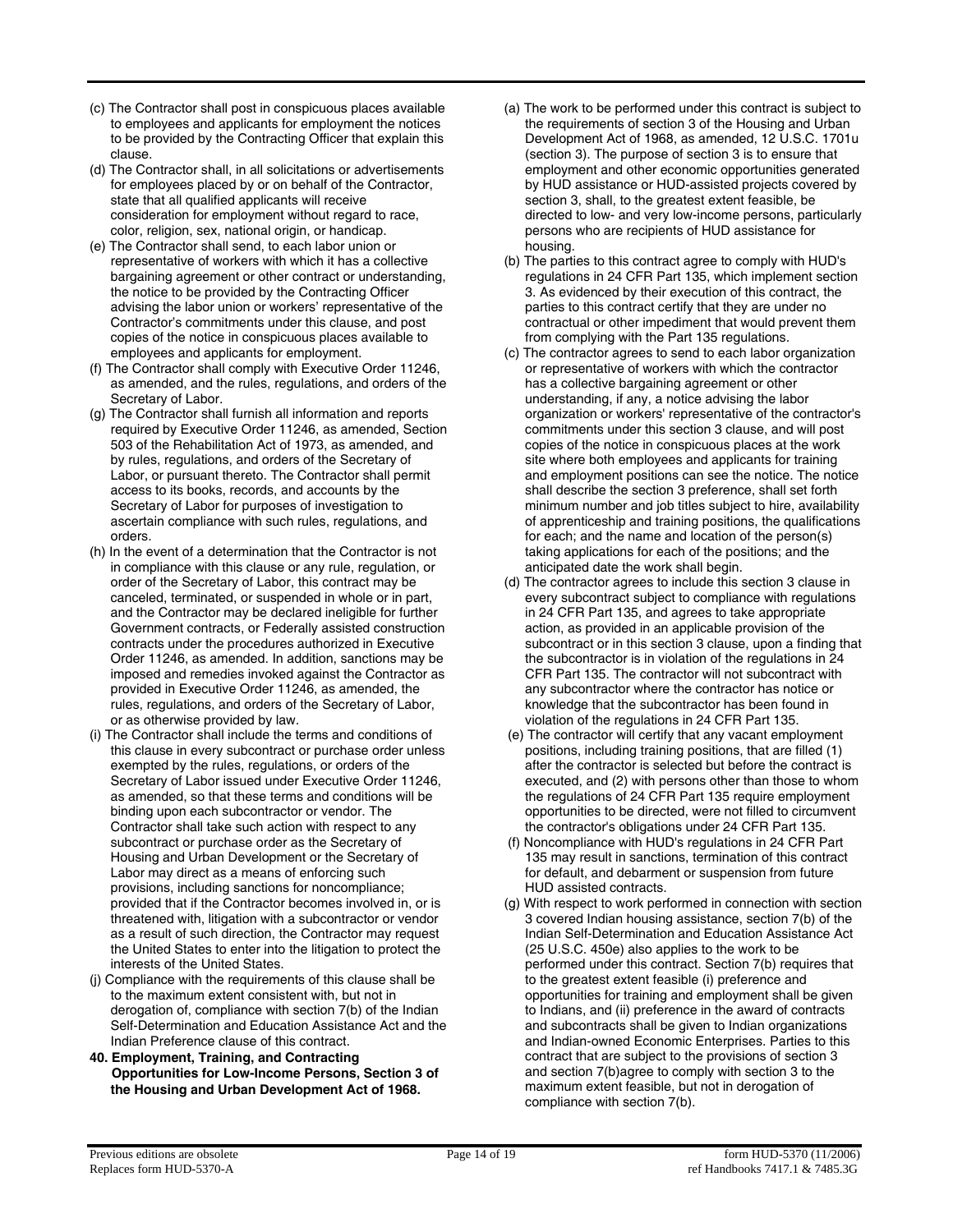#### **41. Interest of Members of Congress**

No member of or delegate to the Congress of the United States of America shall be admitted to any share or part of this contract or to any benefit that may arise therefrom.

#### **42. Interest of Members, Officers, or Employees and Former Members, Officers, or Employees**

No member, officer, or employee of the PHA, no member of the governing body of the locality in which the project is situated, no member of the governing body of the locality in which the PHA was activated, and no other public official of such locality or localities who exercises any functions or responsibilities with respect to the project, shall, during his or her tenure, or for one year thereafter, have any interest, direct or indirect, in this contract or the proceeds thereof.

#### **43. Limitations on Payments made to Influence Certain Federal Financial Transactions**

- (a) The Contractor agrees to comply with Section 1352 of Title 31, United States Code which prohibits the use of Federal appropriated funds to pay any person for influencing or attempting to influence an officer or employee of any agency, a Member of Congress, and officer or employee of Congress, or an employee of a Member of Congress in connection with any of the following covered Federal actions: the awarding of any Federal contract; the making of any Federal grant; the making of any Federal loan; the entering into of any cooperative agreement; or the modification of any Federal contract, grant, loan, or cooperative agreement.
- (b) The Contractor further agrees to comply with the requirement of the Act to furnish a disclosure (OMB Standard Form LLL, Disclosure of Lobbying Activities) if any funds other than Federal appropriated funds (including profit or fee received under a covered Federal transaction) have been paid, or will be paid, to any person for influencing or attempting to influence an officer or employee of any agency, a Member of Congress, an officer or employee of Congress, or an employee of a Member of Congress in connection with a Federal contract, grant, loan, or cooperative agreement.

## **44. Royalties and Patents**

The Contractor shall pay all royalties and license fees. It shall defend all suits or claims for infringement of any patent rights and shall save the PHA harmless from loss on account thereof; except that the PHA shall be responsible for all such loss when a particular design, process or the product of a particular manufacturer or manufacturers is specified and the Contractor has no reason to believe that the specified design, process, or product is an infringement. If, however, the Contractor has reason to believe that any design, process or product specified is an infringement of a patent, the Contractor shall promptly notify the Contracting Officer. Failure to give such notice shall make the Contractor responsible for resultant loss.

# **45. Examination and Retention of Contractor's Records**

- (a) The PHA, HUD, or Comptroller General of the United States, or any of their duly authorized representatives shall, until 3 years after final payment under this contract, have access to and the right to examine any of the Contractor's directly pertinent books, documents, papers, or other records involving transactions related to this contract for the purpose of making audit, examination, excerpts, and transcriptions.
- (b) The Contractor agrees to include in first-tier subcontracts under this contract a clause substantially the same as paragraph (a) above. "Subcontract," as used in this clause, excludes purchase orders not exceeding \$10,000.
- (c) The periods of access and examination in paragraphs (a) and (b) above for records relating to (1) appeals under the Disputes clause of this contract, (2) litigation or settlement of claims arising from the performance of this contract, or (3) costs and expenses of this contract to which the PHA, HUD, or Comptroller General or any of their duly authorized representatives has taken exception shall continue until disposition of such appeals, litigation, claims, or exceptions.

## **46. Labor Standards - Davis-Bacon and Related Acts**

If the total amount of this contract exceeds \$2,000, the Federal labor standards set forth in the clause below shall apply to the development or construction work to be performed under the contract.

## (a) Minimum Wages.

(1) All laborers and mechanics employed under this contract in the development or construction of the project(s) involved will be paid unconditionally and not less often than once a week, and without subsequent deduction or rebate on any account (except such payroll deductions as are permitted by regulations issued by the Secretary of Labor under the Copeland Act (29 CFR Part 3)), the full amount of wages and bona fide fringe benefits (or cash equivalents thereof) due at time of payment computed at rates not less than those contained in the wage determination of the Secretary of Labor which is attached hereto and made a part hereof, regardless of any contractual relationship which may be alleged to exist between the Contractor and such laborers and mechanics. Contributions made or costs reasonably anticipated for bona fide fringe benefits under Section 1(b)(2) of the Davis-Bacon Act on behalf of laborers or mechanics are considered wages paid to such laborers or mechanics, subject to the provisions of 29 CFR 5.5(a)(1)(iv); also, regular contributions made or costs incurred for more than a weekly period (but not less often than quarterly) under plans, funds, or programs which cover the regular weekly period, are deemed to be constructively made or incurred during such weekly period. Such laborers and mechanics shall be paid the appropriate wage rate and fringe benefits in the wage determination for the classification of work actually performed, without regard to skill, except as provided in 29 CFR 5.5(a)(4). Laborers or mechanics performing work in more than one classification may be compensated at the rate specified for each classification for the time actually worked therein; provided, that the employer's payroll records accurately set forth the time spent in each classification in which work is performed. The wage determination (including any additional classification and wage rates conformed under 29 CFR 5.5(a)(1)(ii) and the Davis-Bacon poster (WH-1321) shall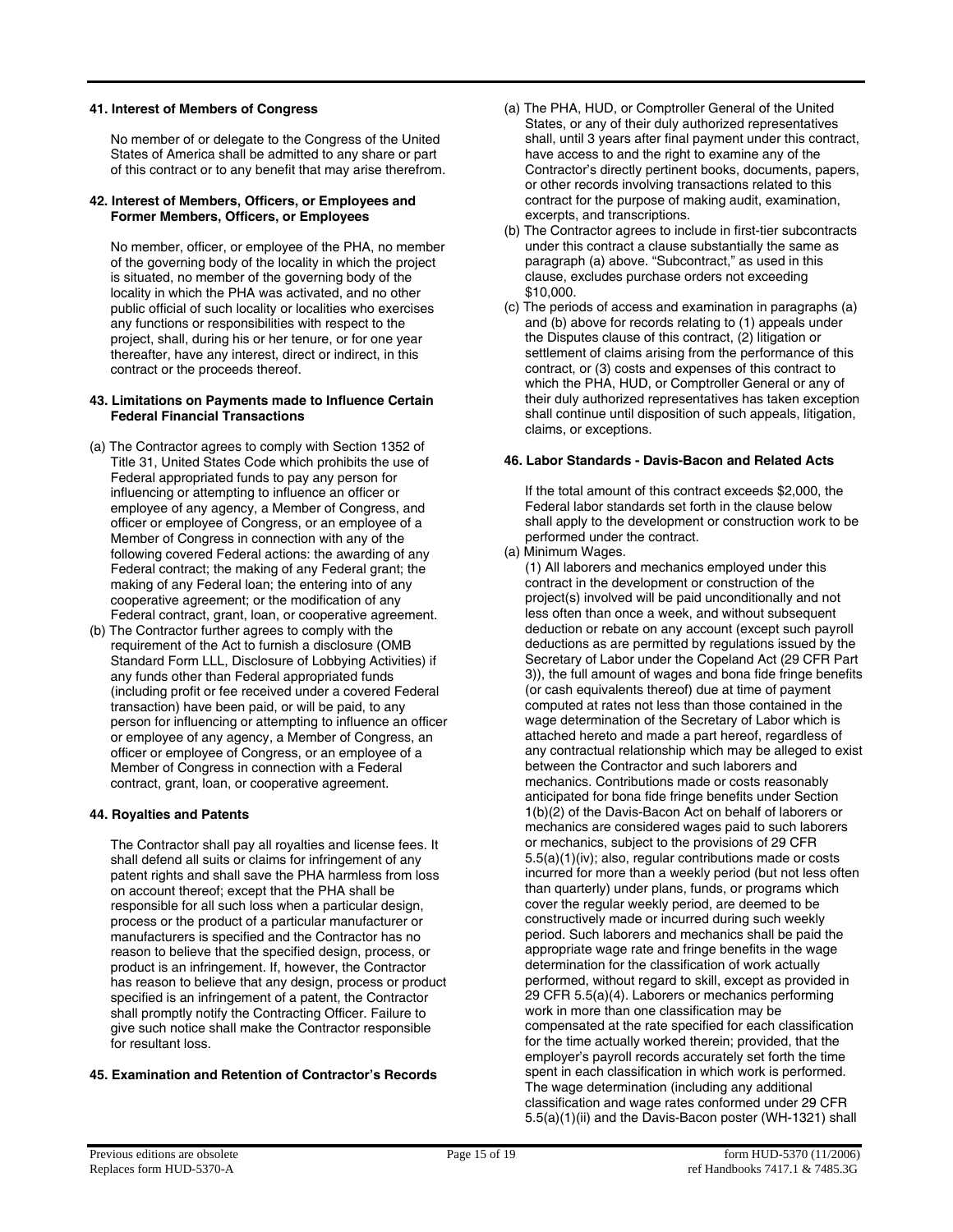be posted at all times by the Contractor and its subcontractors at the site of the work in a prominent and accessible place where it can be easily seen by the workers.

- (2) (i) Any class of laborers or mechanics, including helpers, which is not listed in the wage determination and which is to be employed under the contract shall be classified in conformance with the wage determination. HUD shall approve an additional classification and wage rate and fringe benefits therefor only when all the following criteria have been met: (A) The work to be performed by the classification requested is not performed by a classification in the wage determination; and (B) The classification is utilized in the area by the construction industry; and (C) The proposed wage rate, including any bona fide fringe benefits, bears a reasonable relationship to the wage rates contained in the wage determination.
	- (ii) If the Contractor and the laborers and mechanics to be employed in the classification (if known), or their representatives, and HUD or its designee agree on the classification and wage rate (including the amount designated for fringe benefits where appropriate), a report of the action taken shall be sent by HUD or its designee to the Administrator of the Wage and Hour Division, Employee Standards Administration, U.S. Department of Labor, Washington, DC 20210. The Administrator, or an authorized representative, will approve, modify, or disapprove every additional classification action within 30 days of receipt and so advise HUD or its designee or will notify HUD or its designee within the 30-day period that additional time is necessary.
	- (iii) In the event the Contractor, the laborers or mechanics to be employed in the classification or their representatives, and HUD or its designee do not agree on the proposed classification and wage rate (including the amount designated for fringe benefits, where appropriate), HUD or its designee shall refer the questions, including the views of all interested parties and the recommendation of HUD or its designee, to the Administrator of the Wage and Hour Division for determination. The Administrator, or an authorized representative, will issue a determination within 30 days of receipt and so advise HUD or its designee or will notify HUD or its designee within the 30-day period that additional time is necessary.
	- (iv) The wage rate (including fringe benefits where appropriate) determined pursuant to subparagraphs (a)(2)(ii) or (iii) of this clause shall be paid to all workers performing work in the classification under this contract from the first day on which work is performed in classification.
- (3) Whenever the minimum wage rate prescribed in the contract for a class of laborers or mechanics includes a fringe benefit which is not expressed as an hourly rate, the Contractor shall either pay the benefit as stated in the wage determination or shall pay another bona fide fringe benefit or an hourly cash equivalent thereof.
- (4) If the Contractor does not make payments to a trustee or other third person, the Contractor may consider as part of the wages of any laborer or mechanic the

amount of any costs reasonably anticipated in providing bona fide fringe benefits under a plan or program; provided, that the Secretary of Labor has found, upon the written request of the Contractor, that the applicable standards of the Davis-Bacon Act have been met. The Secretary of Labor may require the Contractor to set aside in a separate account assets for the meeting of obligations under the plan or program.

- (b) Withholding of funds. HUD or its designee shall, upon its own action or upon written request of an authorized representative of the Department of Labor, withhold or cause to be withheld from the Contractor under this contract or any other Federal contract with the same prime Contractor, or any other Federally-assisted contract subject to Davis-Bacon prevailing wage requirements, which is held by the same prime Contractor, so much of the accrued payments or advances as may be considered necessary to pay laborers and mechanics, including apprentices, trainees, and helpers, employed by the Contractor or any subcontractor the full amount of wages required by the contract. In the event of failure to pay any laborer or mechanic, including any apprentice, trainee, or helper, employed or working in the construction or development of the project, all or part of the wages required by the contract, HUD or its designee may, after written notice to the Contractor, take such action as may be necessary to cause the suspension of any further payment, advance, or guarantee of funds until such violations have ceased. HUD or its designee may, after written notice to the Contractor, disburse such amounts withheld for and on account of the Contractor or subcontractor to the respective employees to whom they are due.
- (c) Payrolls and basic records.
	- (1) Payrolls and basic records relating thereto shall be maintained by the Contractor during the course of the work and preserved for a period of three years thereafter for all laborers and mechanics working in the construction or development of the project. Such records shall contain the name, address, and social security number of each such worker, his or her correct classification, hourly rates of wages paid (including rates of contributions or costs anticipated for bona fide fringe benefits or cash equivalents thereof of the types described in section 1(b)(2)(B) of the Davis-Bacon Act), daily and weekly number of hours worked, deductions made, and actual wages paid. Whenever the Secretary of Labor has found, under 29 CFR  $5.5(a)(1)(iv)$ , that the wages of any laborer or mechanic include the amount of costs reasonably anticipated in providing benefits under a plan or program described in section 1(b)(2)(B) of the Davis-Bacon Act, the Contractor shall maintain records which show that the commitment to provide such benefits is enforceable, that the plan or program is financially responsible, and that the plan or program has been communicated in writing to the laborers or mechanics affected, and records which show the costs anticipated or the actual cost incurred in providing such benefits. Contractors employing apprentices or trainees under approved programs shall maintain written evidence of the registration of apprenticeship programs and certification of trainee programs, the registration of the apprentices and trainees, and the ratios and wage rates prescribed in the applicable programs.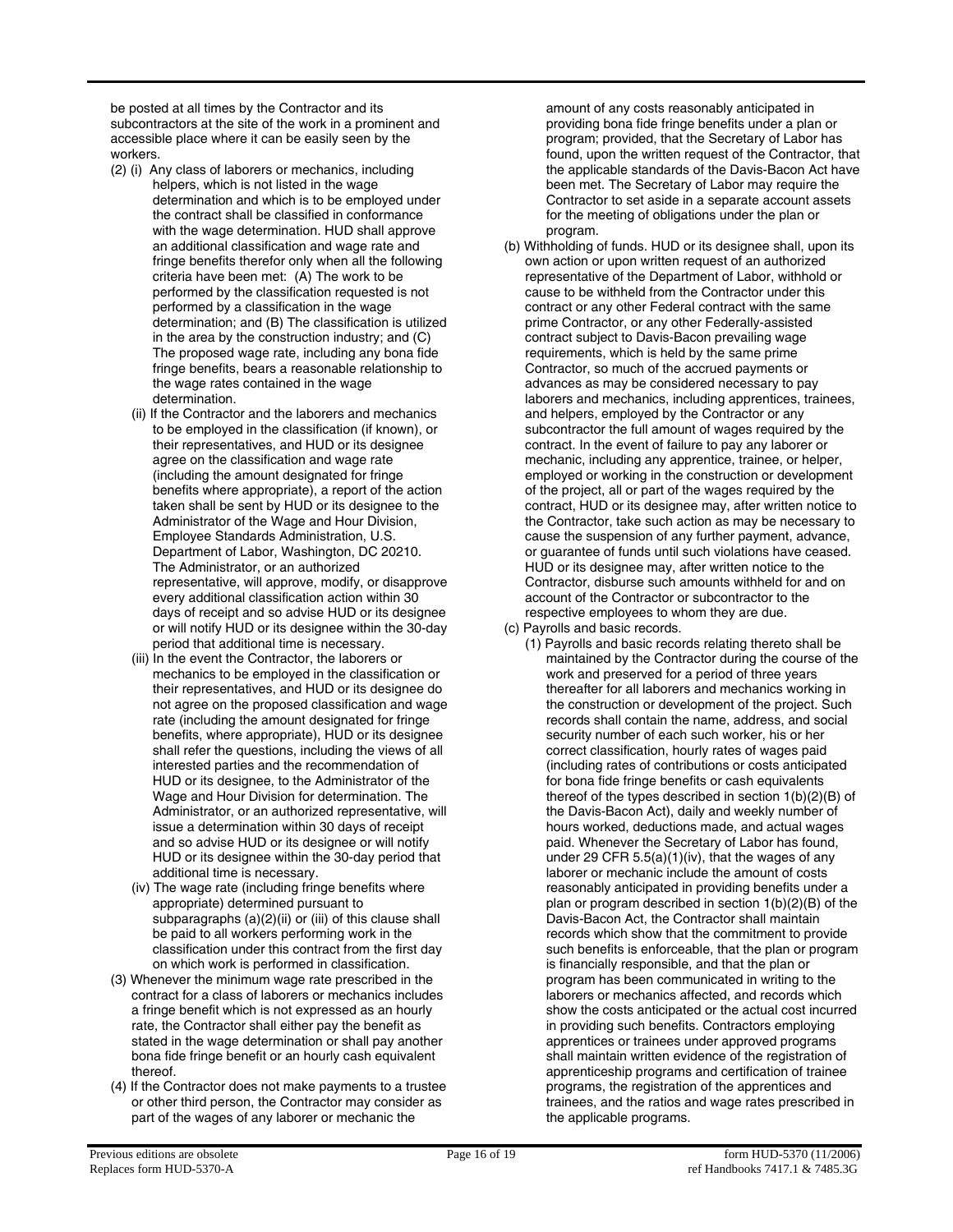- (2) (i) The Contractor shall submit weekly for each week in which any contract work is performed a copy of all payrolls to the Contracting Officer for transmission to HUD or its designee. The payrolls submitted shall set out accurately and completely all of the information required to be maintained under subparagraph (c)(1) of this clause. This information may be submitted in any form desired. Optional Form WH-347 (Federal Stock Number 029-005-00014-1) is available for this purpose and may be purchased from the Superintendent of Documents, U.S. Government Printing Office, Washington, D.C. 20402. The Contractor is responsible for the submission of copies of payrolls by all subcontractors. (Approved by the Office of Management and Budget under OMB Control Number 1214-0149.)
	- (ii) Each payroll submitted shall be accompanied by a "Statement of Compliance," signed by the Contractor or subcontractor or his or her agent who pays or supervises the payment of the persons employed under the contract and shall certify the following:
		- (A) That the payroll for the payroll period contains the information required to be maintained under paragraph (c) (1) of this clause and that such information is correct and complete;
		- (B) That each laborer or mechanic (including each helper, apprentice, and trainee) employed on the contract during the payroll period has been paid the full weekly wages earned, without rebate, either directly or indirectly, and that no deductions have been made either directly or indirectly from the full wages earned, other than permissible deductions as set forth in 29 CFR Part 3; and
		- (C) That each laborer or mechanic has been paid not less than the applicable wage rates and fringe benefits or cash equivalents for the classification of work performed, as specified in the applicable wage determination incorporated into the contract.
	- (iii) The weekly submission of a properly executed certification set forth on the reverse side of Optional Form WH-347 shall satisfy the requirements for submission of the "Statement of Compliance" required by subparagraph (c)(2)(ii) of this clause.
	- (iv) The falsification of any of the above certifications may subject the Contractor or subcontractor to civil or criminal prosecution under Section 1001 of Title 18 and Section 3729 of Title 31 of the United States Code.
- (3) The Contractor or subcontractor shall make the records required under subparagraph (c)(1) available for inspection, copying, or transcription by authorized representatives of HUD or its designee, the Contracting Officer, or the Department of Labor and shall permit such representatives to interview employees during working hours on the job. If the Contractor or subcontractor fails to submit the required records or to make them available, HUD or its designee may, after written notice to the Contractor, take such action as may be necessary to cause the suspension of any further payment, advance, or guarantee of funds. Furthermore, failure to submit the required records upon request or to

make such records available may be grounds for debarment action pursuant to 29 CFR 5.12.

- (d) (1) Apprentices. Apprentices will be permitted to work at less than the predetermined rate for the work they performed when they are employed pursuant to and individually registered in a bona fide apprenticeship program registered with the U.S. Department of Labor, Employment and Training Administration, Office of Apprenticeship and Training, Employer and Labor Services (OATELS), or with a State Apprenticeship Agency recognized by OATELS, or if a person is employed in his or her first 90 days of probationary employment as an apprentice in such an apprenticeship program, who is not individually registered in the program, but who has been certified by OATELS or a State Apprenticeship Agency (where appropriate) to be eligible for probationary employment as an apprentice. The allowable ratio of apprentices to journeymen on the job site in any craft classification shall not be greater than the ratio permitted to the Contractor as to the entire work force under the registered program. Any worker listed on a payroll at an apprentice wage rate, who is not registered or otherwise employed as stated in this paragraph, shall be paid not less than the applicable wage rate on the wage determination for the classification of work actually performed. In addition, any apprentice performing work on the job site in excess of the ratio permitted under the registered program shall be paid not less than the applicable wage rate on the wage determination for the work actually performed. Where a contractor is performing construction on a project in a locality other than that in which its program is registered, the ratios and wage rates (expressed in percentages of the journeyman's hourly rate) specified in the Contractor's or subcontractor's registered program shall be observed. Every apprentice must be paid at not less than the rate specified in the registered program for the apprentice's level of progress, expressed as a percentage of the journeyman hourly rate specified in the applicable wage determination. Apprentices shall be paid fringe benefits in accordance with the provisions of the apprenticeship program. If the apprenticeship program does not specify fringe benefits, apprentices must be paid the full amount of fringe benefits listed on the wage determination for the applicable classification. If the Administrator of the Wage and Hour Division determines that a different practice prevails for the applicable apprentice classification, fringes shall be paid in accordance with that determination. In the event OATELS, or a State Apprenticeship Agency recognized by OATELS, withdraws approval of an apprenticeship program, the Contractor will no longer be permitted to utilize apprentices at less than the applicable predetermined rate for the work performed until an acceptable program is approved.
	- (2) Trainees. Except as provided in 29 CFR 5.16, trainees will not be permitted to work at less than the predetermined rate for the work performed unless they are employed pursuant to and individually registered in a program which has received prior approval, evidenced by formal certification by the U.S. Department of Labor, Employment and Training Administration. The ratio of trainees to journeymen on the job site shall not be greater than permitted under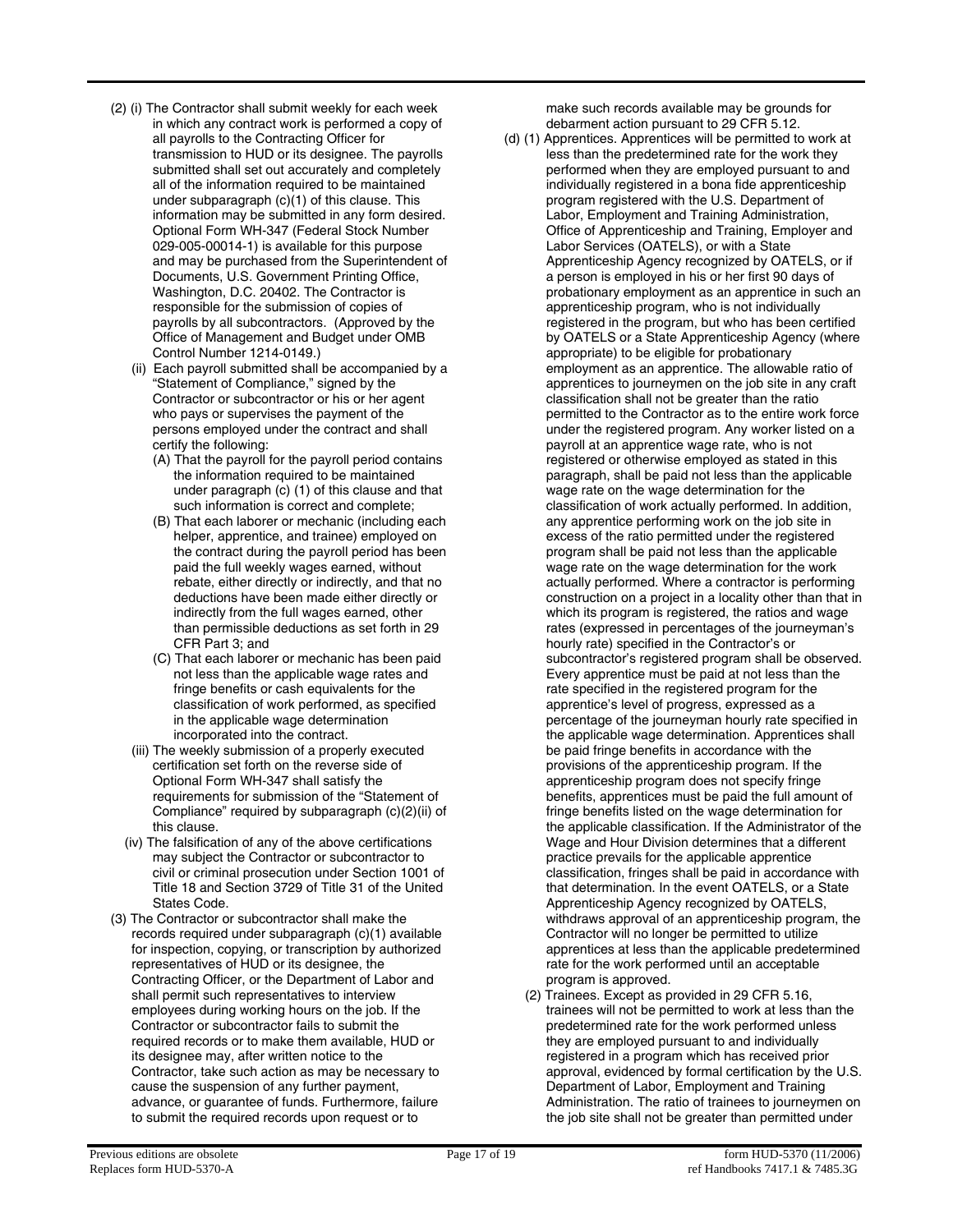the plan approved by the Employment and Training Administration. Every trainee must be paid at not less than the rate specified in the approved program for the trainee's level of progress, expressed as a percentage of the journeyman hourly rate specified in the applicable wage determination. Trainees shall be paid fringe benefits in accordance with the provisions of the trainee program. If the trainee program does not mention fringe benefits, trainees shall be paid the full amount of fringe benefits listed in the wage determination unless the Administrator of the Wage and Hour Division determines that there is an apprenticeship program associated with the corresponding journeyman wage rate in the wage determination which provides for less than full fringe benefits for apprentices. Any employee listed on the payroll at a trainee rate who is not registered and participating in a training plan approved by the Employment and Training Administration shall be paid not less than the applicable wage rate in the wage determination for the classification of work actually performed. In addition, any trainee performing work on the job site in excess of the ratio permitted under the registered program shall be paid not less than the applicable wage rate in the wage determination for the work actually performed. In the event the Employment and Training Administration withdraws approval of a training program, the Contractor will no longer be permitted to utilize trainees at less than the applicable predetermined rate for the work performed until an acceptable program is approved.

- (3) Equal employment opportunity. The utilization of apprentices, trainees, and journeymen under this clause shall be in conformity with the equal employment opportunity requirements of Executive Order 11246, as amended, and 29 CFR Part 30.
- (e) Compliance with Copeland Act requirements. The Contractor shall comply with the requirements of 29 CFR Part 3, which are hereby incorporated by reference in this contract.
- (f) Contract termination; debarment. A breach of this contract clause may be grounds for termination of the contract and for debarment as a Contractor and a subcontractor as provided in 29 CFR 5.12.
- (g) Compliance with Davis-Bacon and related Act requirements. All rulings and interpretations of the Davis-Bacon and related Acts contained in 29 CFR Parts 1, 3, and 5 are herein incorporated by reference in this contract.
- (h) Disputes concerning labor standards. Disputes arising out of the labor standards provisions of this clause shall not be subject to the general disputes clause of this contract. Such disputes shall be resolved in accordance with the procedures of the Department of Labor set forth in 29 CFR Parts 5, 6, and 7. Disputes within the meaning of this clause include disputes between the Contractor (or any of its subcontractors) and the PHA, HUD, the U.S. Department of Labor, or the employees or their representatives.
- (i) Certification of eligibility.
	- (1) By entering into this contract, the Contractor certifies that neither it (nor he or she) nor any person or firm who has an interest in the Contractor's firm is a person or firm ineligible to be awarded contracts by the United States Government by virtue of section 3(a) of the Davis-Bacon Act or 29 CFR 5.12(a)(1).
- (2) No part of this contract shall be subcontracted to any person or firm ineligible for award of a United States Government contract by virtue of section 3(a) of the Davis-Bacon Act or 29 CFR 5.12(a)(1).
- (3) The penalty for making false statements is prescribed in the U. S. Criminal Code, 18 U.S.C. 1001.
- (j) Contract Work Hours and Safety Standards Act. As used in this paragraph, the terms "laborers" and "mechanics" include watchmen and guards.
	- (1) Overtime requirements. No contractor or subcontractor contracting for any part of the contract work which may require or involve the employment of laborers or mechanics, including watchmen and guards, shall require or permit any such laborer or mechanic in any workweek in which the individual is employed on such work to work in excess of 40 hours in such workweek unless such laborer or mechanic receives compensation at a rate not less than one and one-half times the basic rate of pay for all hours worked in excess of 40 hours in such workweek.
	- (2) Violation; liability for unpaid wages; liquidated damages. In the event of any violation of the provisions set forth in subparagraph (j)(1) of this clause, the Contractor and any subcontractor responsible therefor shall be liable for the unpaid wages. In addition, such Contractor and subcontractor shall be liable to the United States (in the case of work done under contract for the District of Columbia or a territory, to such District or to such territory), for liquidated damages. Such liquidated damages shall be computed with respect to each individual laborer or mechanic (including watchmen and guards) employed in violation of the provisions set forth in subparagraph (j)(1) of this clause, in the sum of \$10 for each calendar day on which such individual was required or permitted to work in excess of the standard workweek of 40 hours without payment of the overtime wages required by provisions set forth in subparagraph (j)(1) of this clause.
	- (3) Withholding for unpaid wages and liquidated damages. HUD or its designee shall upon its own action or upon written request of an authorized representative of the Department of Labor withhold or cause to be withheld, from any moneys payable on account of work performed by the Contractor or subcontractor under any such contract or any Federal contract with the same prime Contractor, or any other Federally-assisted contract subject to the Contract Work Hours and Safety Standards Act, which is held by the same prime Contractor, such sums as may be determined to be necessary to satisfy any liabilities of such Contractor or subcontractor for unpaid wages and liquidated damages as provided in the provisions set forth in subparagraph (j)(2) of this clause.
- (k) Subcontracts. The Contractor or subcontractor shall insert in any subcontracts all the provisions contained in this clause, and such other clauses as HUD or its designee may by appropriate instructions require, and also a clause requiring the subcontractors to include these provisions in any lower tier subcontracts. The prime Contractor shall be responsible for the compliance by any subcontractor or lower tier subcontractor with all these provisions.